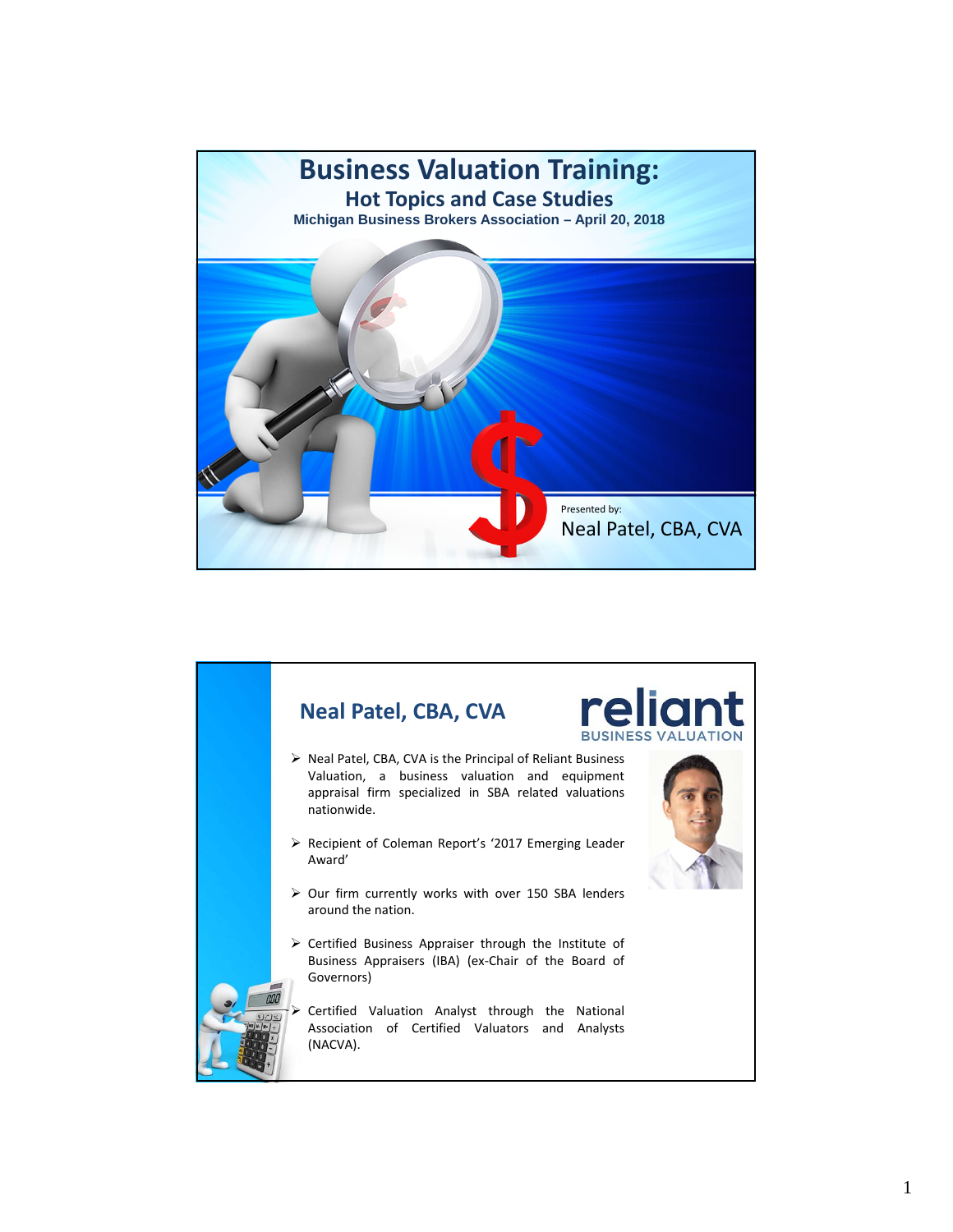

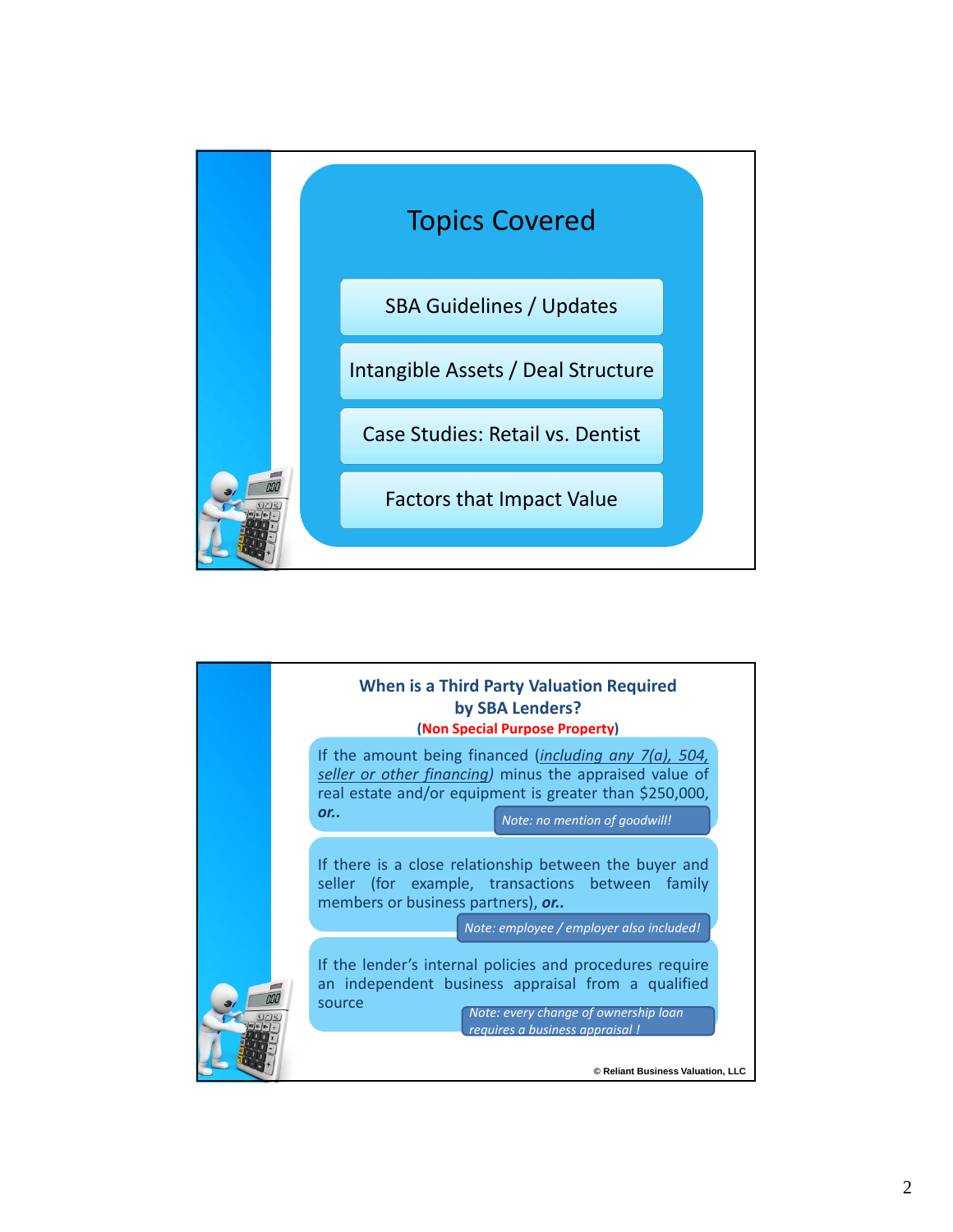

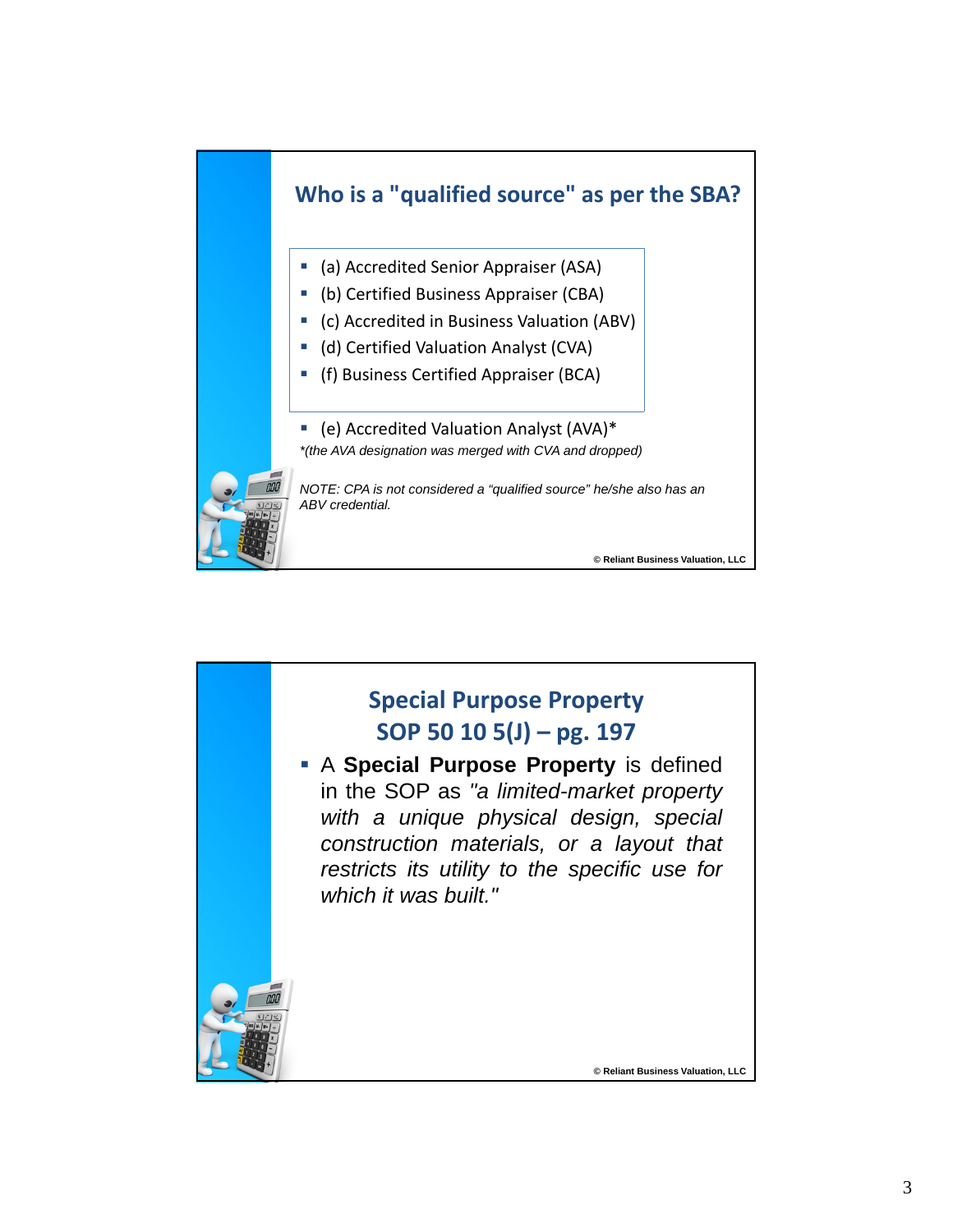|                | Examples of Special Purpose Properties (pg. 261 SOP 50 10 5(J))                           | <b>Special Purpose Properties from 5(J)</b>                                                             |
|----------------|-------------------------------------------------------------------------------------------|---------------------------------------------------------------------------------------------------------|
|                | <b>Amusement parks</b>                                                                    |                                                                                                         |
|                | <b>Bowling alleys</b>                                                                     | <b>Mines</b>                                                                                            |
|                | <b>Car wash businesses</b>                                                                | <b>Museums</b>                                                                                          |
|                | <b>Cemeteries</b>                                                                         | Nursing homes, inc. assisted living facilities                                                          |
|                | Clubbouses                                                                                | Oil wells                                                                                               |
|                | <b>Cold storage facilities</b>                                                            | Quarries, including gravel pits                                                                         |
|                | <b>Dormitories</b>                                                                        | <b>Railroads</b>                                                                                        |
|                | <b>Farms, including dairy facilities</b>                                                  | <b>Sanitary landfills</b>                                                                               |
|                | Hospitals, surgery centers, urgent care<br>centers and other health or medical Facilities | Service centers (e.g., oil and lube, brake or<br>transmission centers) with pits and<br>in ground lifts |
|                | <b>Funeral homes with crematoriums</b>                                                    | <b>Sports arenas</b>                                                                                    |
|                | <b>Gas stations</b>                                                                       | <b>Swimming pools</b>                                                                                   |
|                | <b>Golf courses</b>                                                                       | <b>Tennis club</b>                                                                                      |
|                | Hotels, motels, and other lodging facilities                                              | <b>Theaters</b>                                                                                         |
| <b>Marinas</b> |                                                                                           | <b>Wineries</b>                                                                                         |

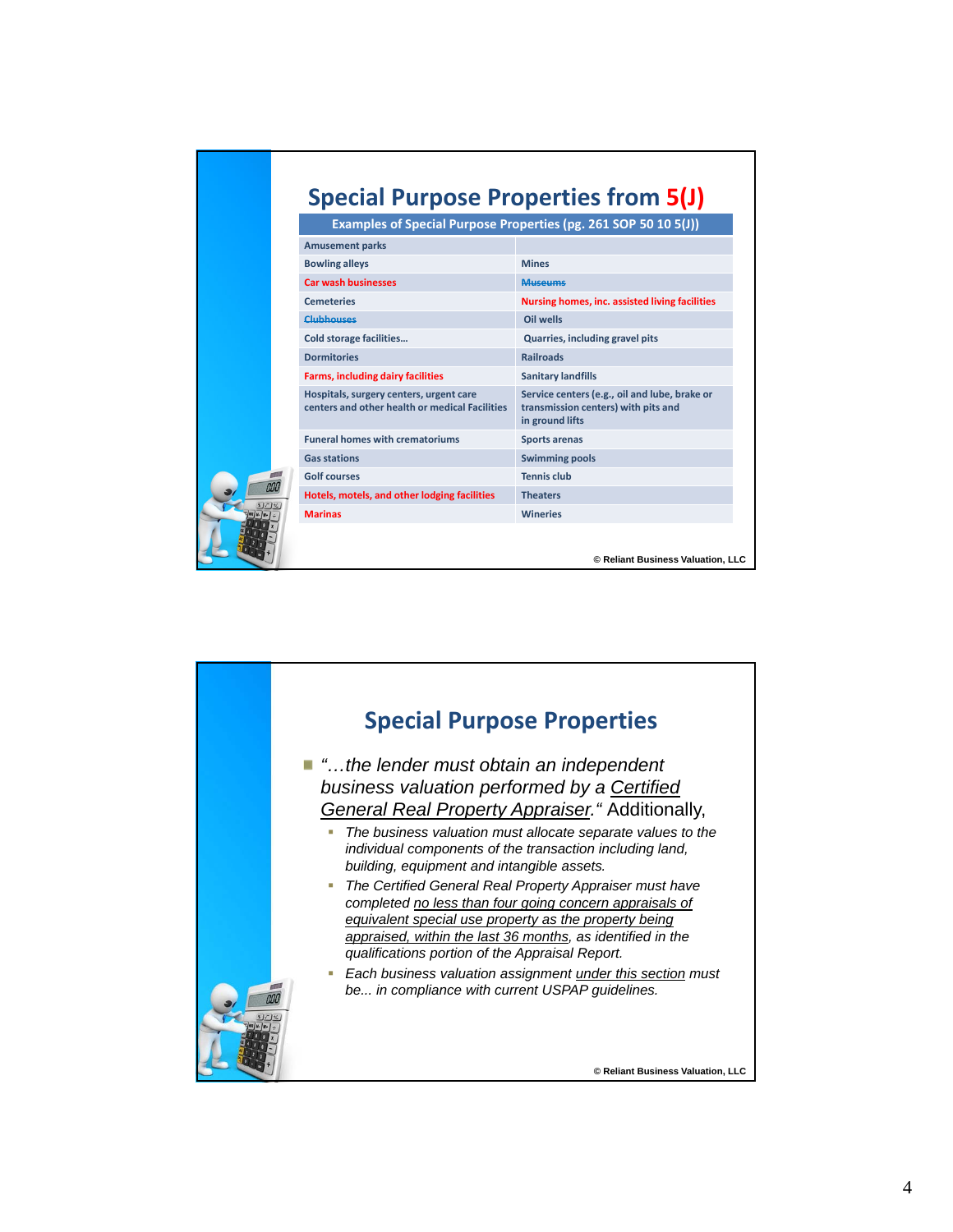

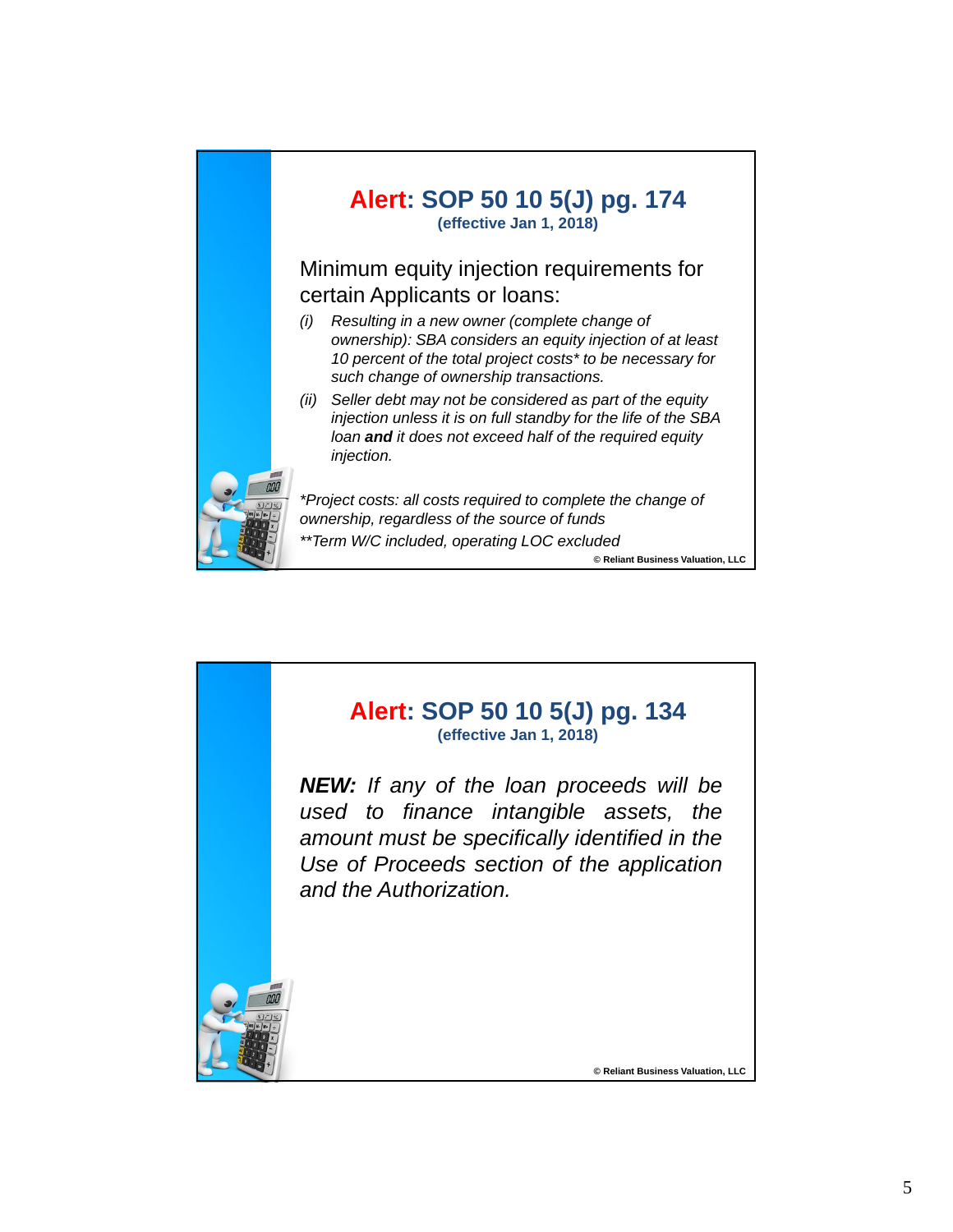

|     | <b>Final Value</b>                          | \$700,000 |
|-----|---------------------------------------------|-----------|
|     | Cash or Cash Equivalent                     | \$0       |
|     | <b>Accounts Receivable</b>                  | \$0       |
|     | Inventory                                   | \$50,000  |
|     | <b>Other Current Assets</b>                 | \$0       |
|     | Fixed Assets (net book value)               | \$100,000 |
|     | Other Assets                                | \$0       |
|     | Total Tangible Assets Included in Value     | \$150,000 |
|     | Current Liabilities                         | \$0       |
|     | Long Term Liabilities                       | \$0       |
|     | Total Liabilities Included in Value         | \$0       |
|     | Assets less Liabilities (rounded)           | \$150,000 |
| nno | Final Value minus (Assets less Liabilities) |           |
|     | Total Intangible Assets Included in Value   | \$550,000 |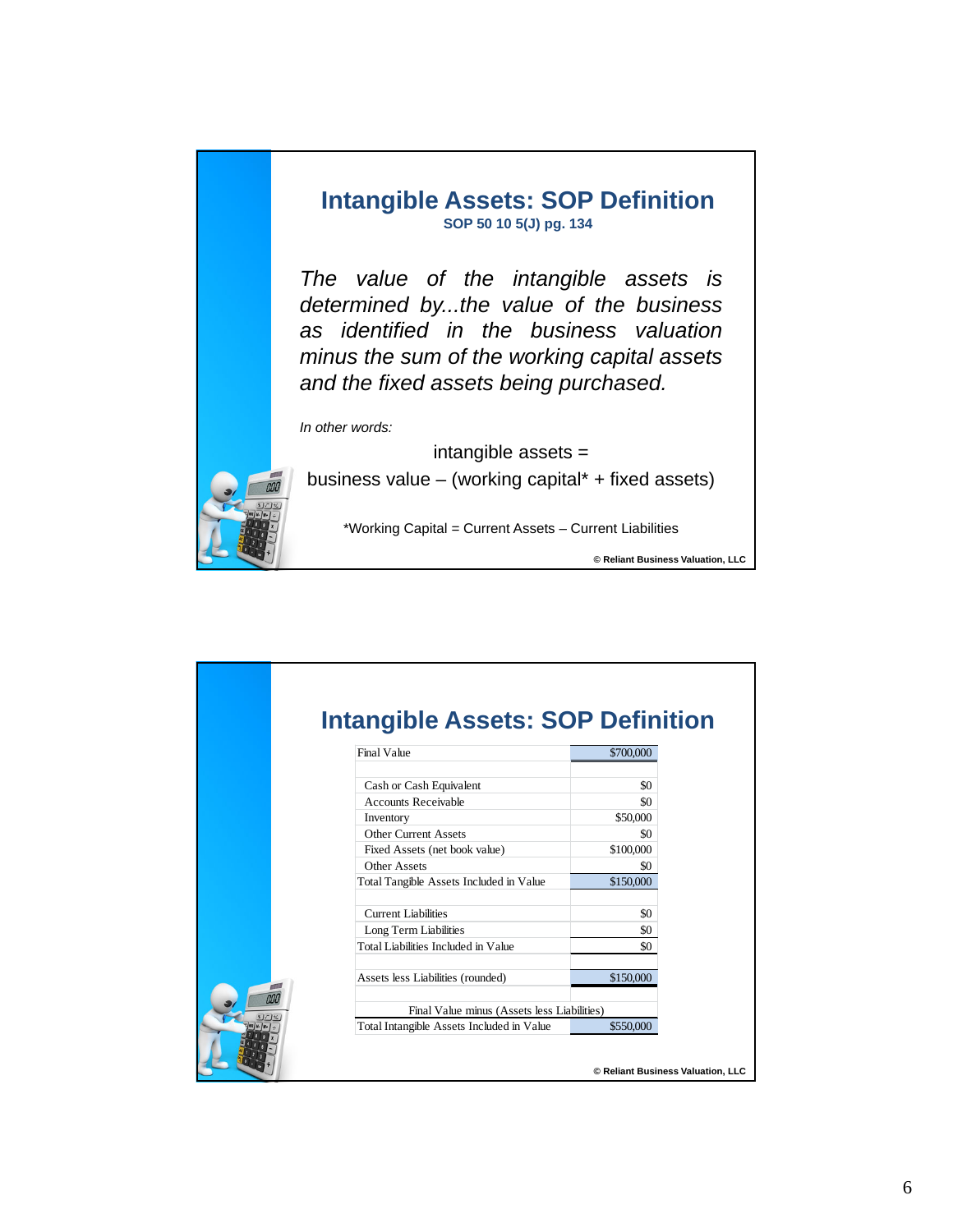|     | <b>Intangible Assets: SOP Definition</b>    |                                   |
|-----|---------------------------------------------|-----------------------------------|
|     | <b>Final Value</b>                          | \$700,000                         |
|     | Cash or Cash Equivalent                     | \$0                               |
|     | <b>Accounts Receivable</b>                  | \$0                               |
|     | Inventory<br><b>Other Current Assets</b>    | \$50,000<br>\$0                   |
|     | Fixed Assets (appraised value)              | \$250,000                         |
|     | Other Assets                                | \$0                               |
|     | Total Tangible Assets Included in Value     | \$300,000                         |
|     | <b>Current Liabilities</b>                  | \$0                               |
|     | Long Term Liabilities                       | \$0                               |
|     | Total Liabilities Included in Value         | \$0                               |
|     | Assets less Liabilities (rounded)           | \$300,000                         |
| nní | Final Value minus (Assets less Liabilities) |                                   |
|     | Total Intangible Assets Included in Value   | \$400,000                         |
|     |                                             | © Reliant Business Valuation, LLC |

|     | <b>Intangible Assets: SOP Definition</b>    |           |                                   |
|-----|---------------------------------------------|-----------|-----------------------------------|
|     | <b>Final Value</b>                          | \$600,000 |                                   |
|     | Cash or Cash Equivalent                     | \$0       |                                   |
|     | <b>Accounts Receivable</b>                  | \$0       |                                   |
|     | Inventory                                   | \$50,000  |                                   |
|     | <b>Other Current Assets</b>                 | \$0       |                                   |
|     | Fixed Assets (appraised value)              | \$250,000 |                                   |
|     | Other Assets                                | \$0       |                                   |
|     | Total Tangible Assets Included in Value     | \$300,000 |                                   |
|     | <b>Current Liabilities</b>                  | \$100,000 |                                   |
|     | Long Term Liabilities                       | \$0       |                                   |
|     | Total Liabilities Included in Value         | \$100,000 |                                   |
|     | Assets less Liabilities (rounded)           | \$200,000 |                                   |
| nno | Final Value minus (Assets less Liabilities) |           |                                   |
|     | Total Intangible Assets Included in Value   | \$400,000 |                                   |
|     |                                             |           | © Reliant Business Valuation, LLC |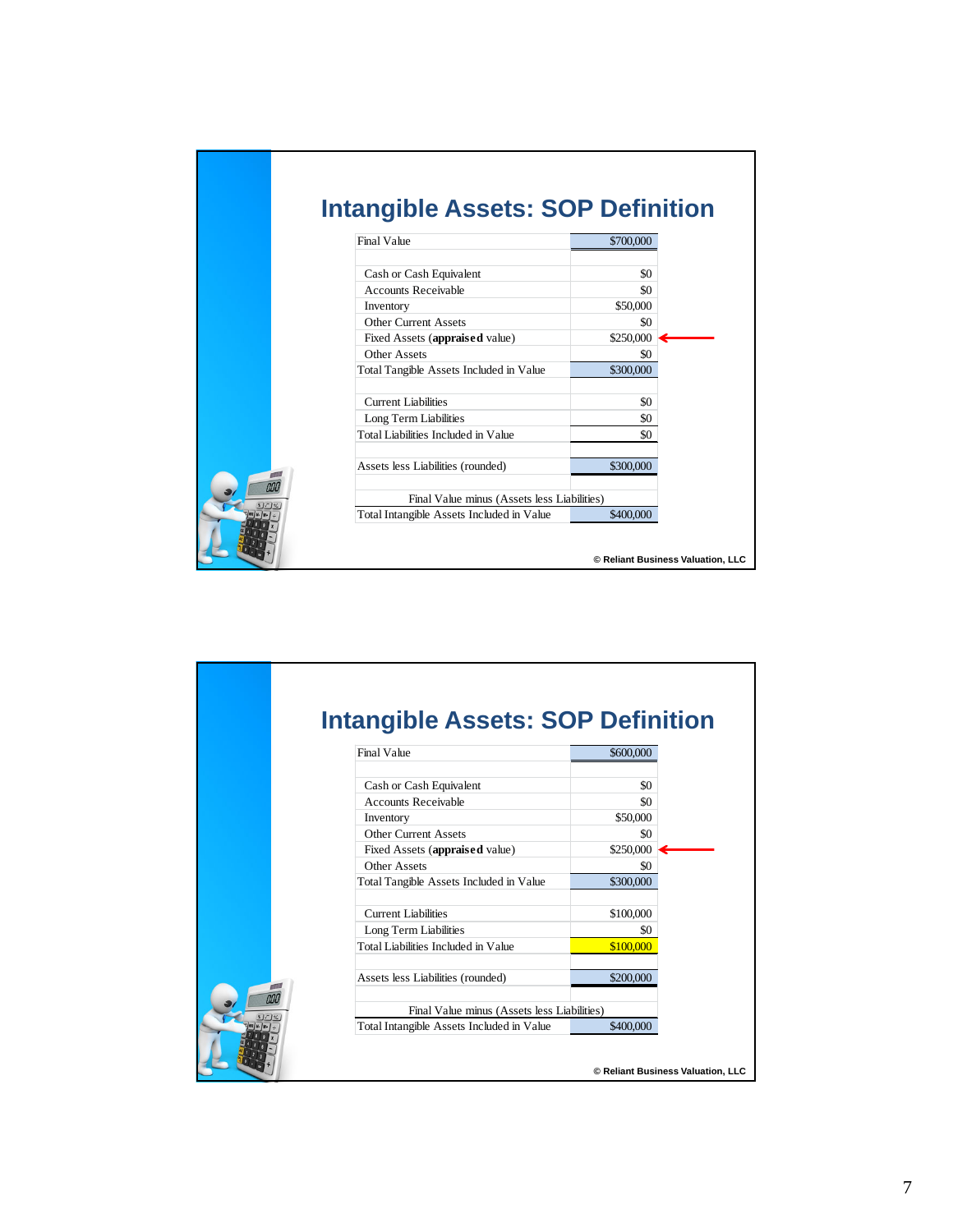

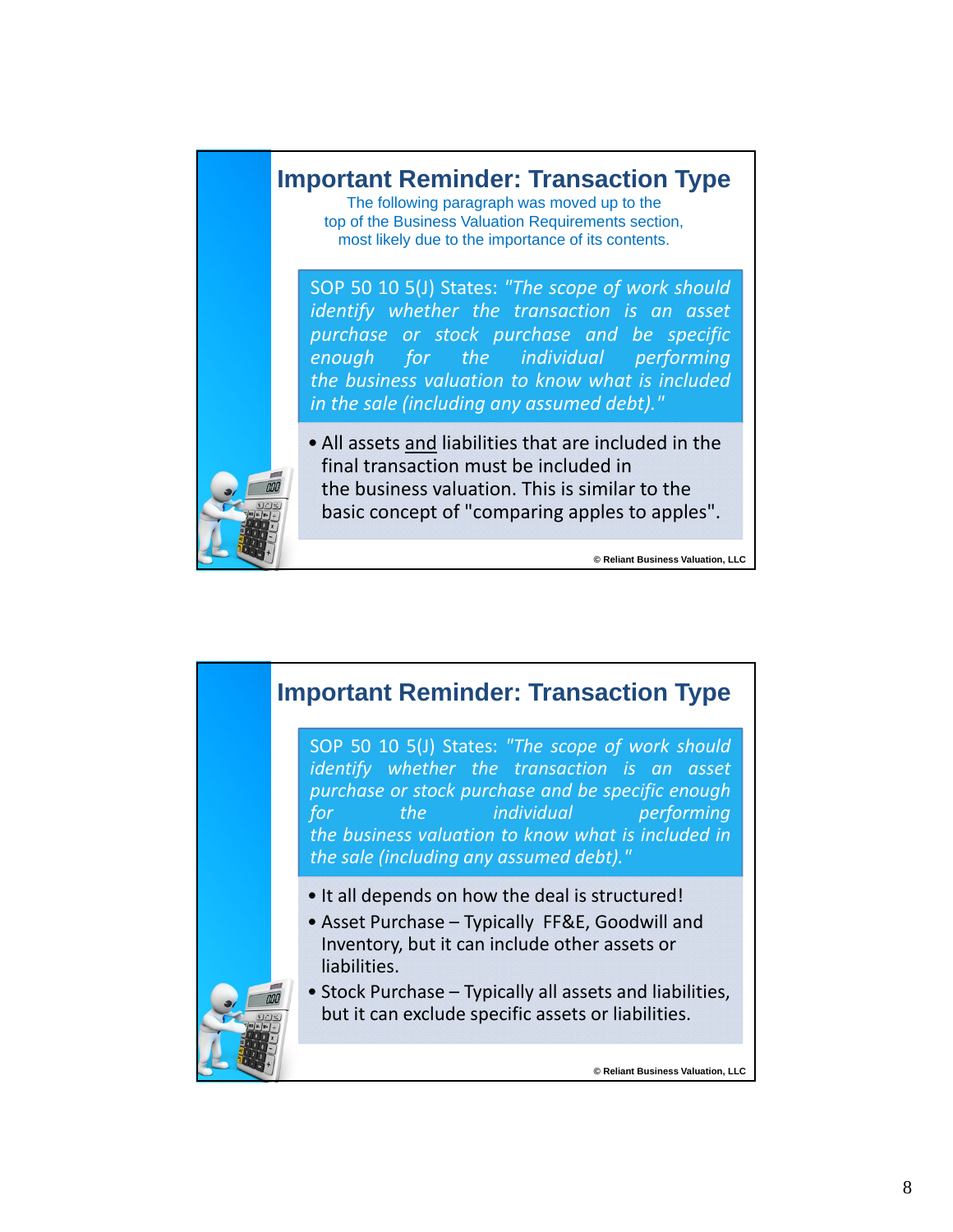

| Enterprise value derived from previous slide |              |
|----------------------------------------------|--------------|
| <b>Enterprise Value</b>                      | \$650,000    |
| + Inventory                                  | \$50,000     |
| $=$ EV + Inventory                           | \$700,000    |
| If transaction includes \$50M A/R            |              |
| + Accounts Receivable                        | \$50,000     |
|                                              | \$750,000    |
| If transaction also includes \$50M A/P       |              |
| - Accounts Payable                           | $-$ \$50,000 |
|                                              | \$700,000    |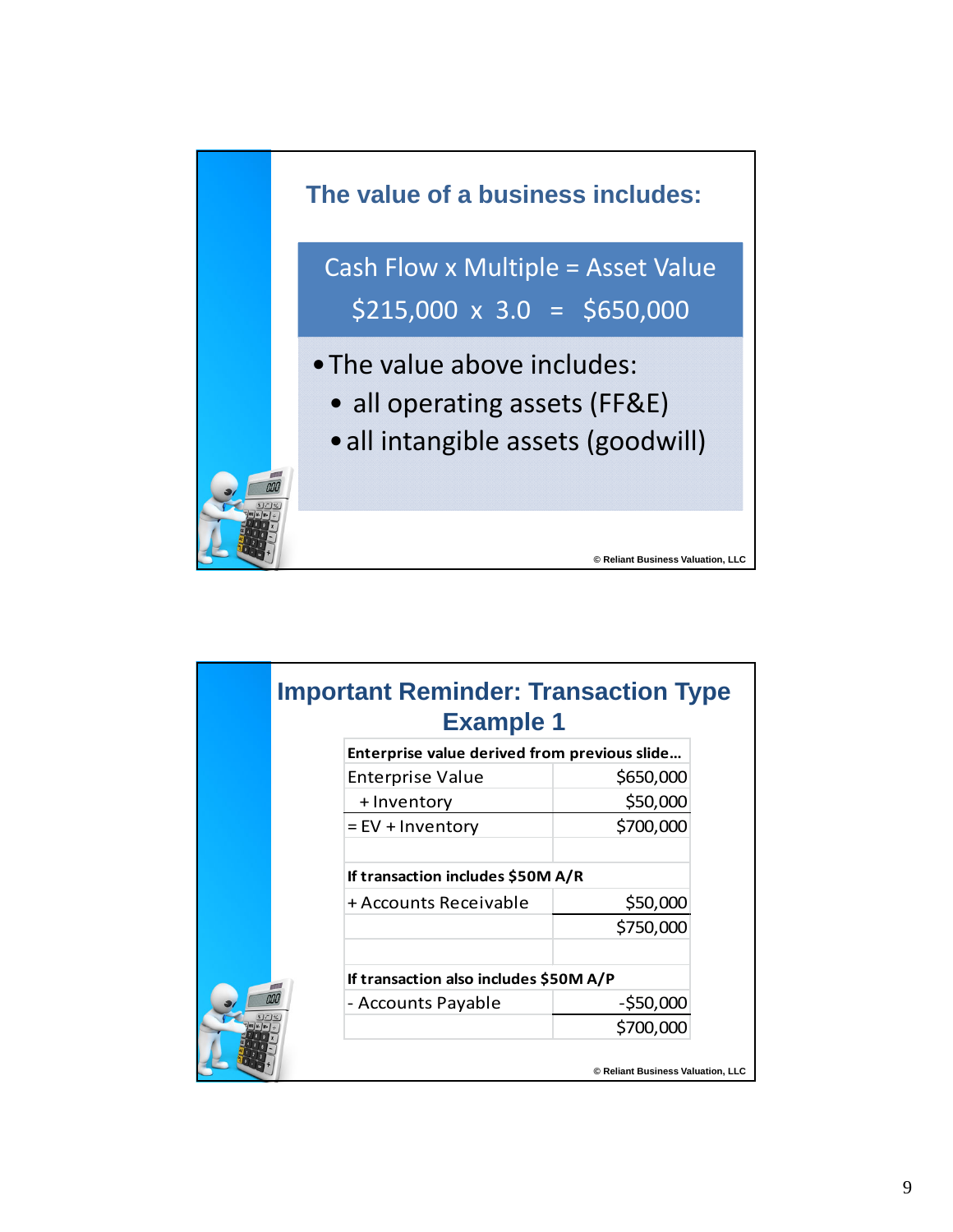| <b>Important Reminder: Transaction Type</b><br><b>Example 2</b> |                                   |
|-----------------------------------------------------------------|-----------------------------------|
| <b>Enterprise Value</b>                                         | \$650,000                         |
| If transaction includes \$200M in Target NWC                    |                                   |
| + Current Assets                                                | \$250,000                         |
| - Current Liabilities                                           | $-$ \$50,000                      |
| $=$ Net Working Capital                                         | \$200,000                         |
| <b>Value includes Net Working Capital</b>                       |                                   |
| + Value incl. NWC                                               | \$850,000                         |
| At closing, NWC balance should be confirmed.                    |                                   |
|                                                                 | © Reliant Business Valuation, LLC |

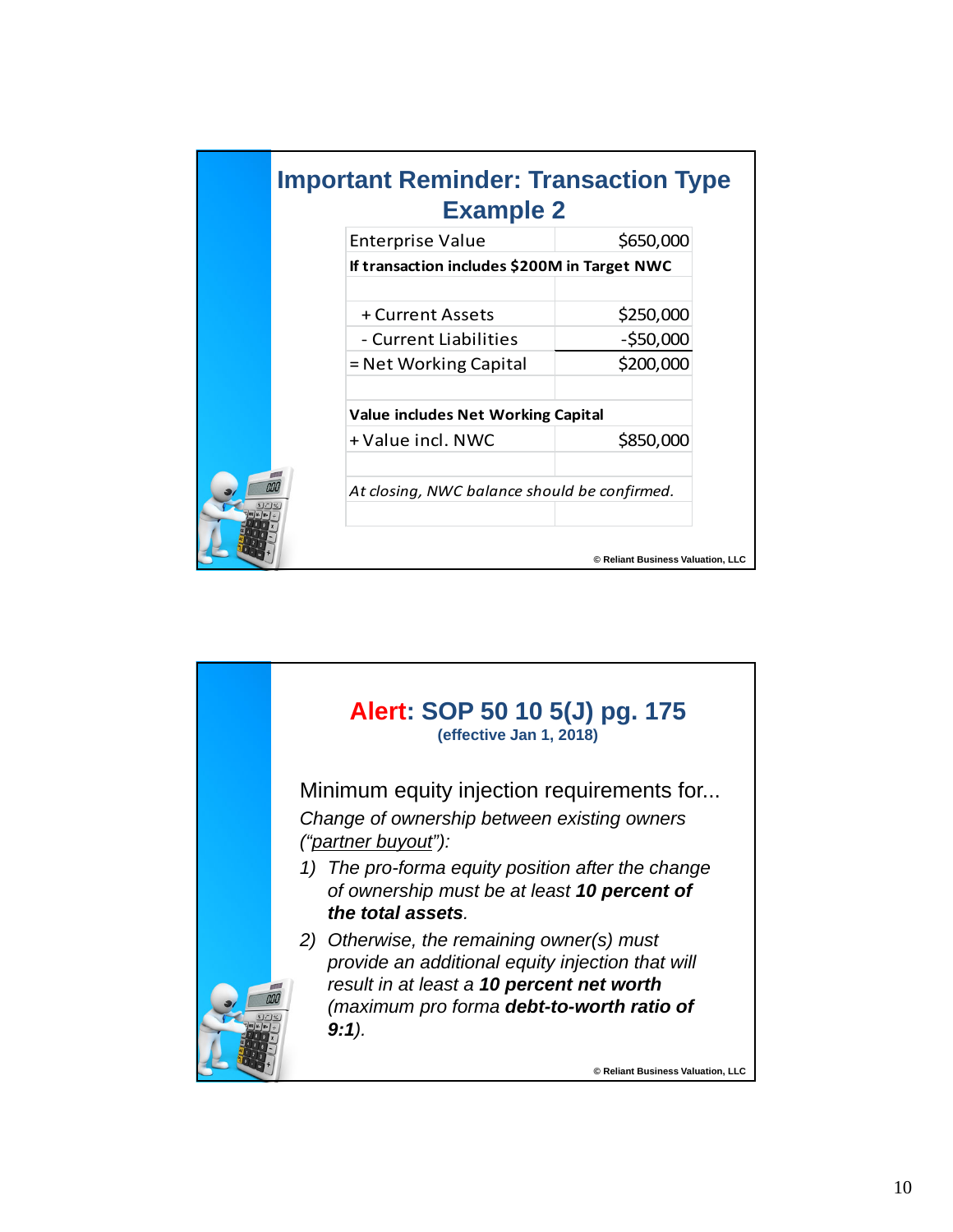

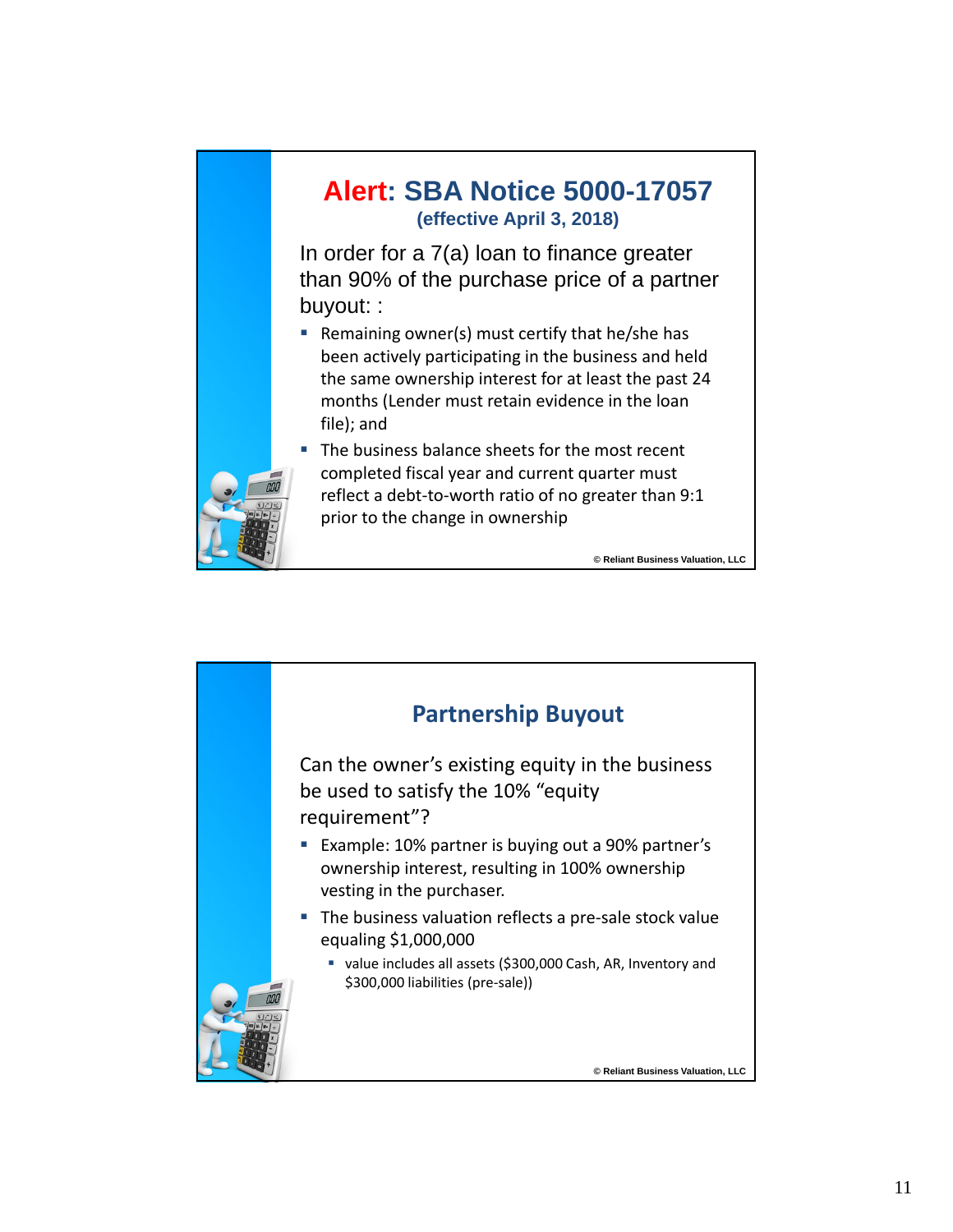|                                          |                      | (My Interpretation (subject to SBA clarification)) |                      |  |
|------------------------------------------|----------------------|----------------------------------------------------|----------------------|--|
|                                          | <b>CURRENT</b>       | <b>PROFORMA</b>                                    |                      |  |
| Assets                                   |                      |                                                    | PostClosing          |  |
| Cash                                     | \$100,000            |                                                    | \$<br>100,000        |  |
| <b>Accounts Receivable</b>               | \$100,000            |                                                    | \$<br>100,000        |  |
| Inventory                                | \$<br>100,000        |                                                    | \$<br>100,000        |  |
| Other                                    | \$                   |                                                    | \$                   |  |
| <b>Total Current Assets</b>              | \$300,000            |                                                    | \$<br>300.000        |  |
| <b>Fixed Assets</b>                      | \$<br>50,000         | <b>FULLY DEPRECIATED</b>                           | \$                   |  |
| Accum. Depr.                             | \$<br>(50,000)       |                                                    | \$<br>$\sim$         |  |
| <b>Net Fixed Assets</b>                  | \$                   |                                                    | S                    |  |
| <b>Intangible Assets</b>                 | \$                   | <b>APPRAISED</b>                                   | \$<br>1,000,000      |  |
| Other LT Assets                          | \$<br>٠              |                                                    | \$                   |  |
| <b>Total Assets</b>                      | \$300,000            |                                                    | \$1,300,000          |  |
|                                          |                      |                                                    |                      |  |
| Liabilities                              |                      |                                                    |                      |  |
| ST Debts / Notes Pavable                 | \$                   |                                                    | \$                   |  |
| Accounts Payable                         | \$<br>300,000        |                                                    | \$<br>300,000        |  |
| <b>Accrued Expenses</b>                  | \$<br>$\overline{a}$ |                                                    | \$<br>$\overline{a}$ |  |
| <b>Other Current Liabilities</b>         | \$                   |                                                    | \$                   |  |
| <b>Total Current Liabilities</b>         | \$<br>300.000        |                                                    | S<br>300.000         |  |
| SBA Debt for Change of Ownership         | \$                   | <b>NEW DEBT</b>                                    | \$<br>900,000        |  |
| SBA Debt for Working Capital             | \$                   | NEW DEBT?                                          |                      |  |
| SBA Debt for Closing Costs               | \$<br>÷.             | NEW DEBT?                                          |                      |  |
| <b>Total Liabilities</b>                 | \$300,000            |                                                    | \$1,200,000          |  |
|                                          |                      |                                                    |                      |  |
| <b>Retained Earnings</b>                 | \$<br>$\overline{a}$ |                                                    | \$                   |  |
| <b>Treasury Stock</b>                    | \$                   | <b>IGNORE NEGATIVE</b>                             | \$                   |  |
| <b>Total Net Worth</b>                   | \$<br>٠              |                                                    | S<br>100,000         |  |
| <b>Total Liabilities &amp; Net Worth</b> | \$300.000            |                                                    | \$1,300,000          |  |
|                                          |                      |                                                    |                      |  |
|                                          |                      | Equity                                             | \$<br>100,000        |  |
|                                          |                      | <b>Total Assets</b>                                | $$1,300,000 = 7.7\%$ |  |

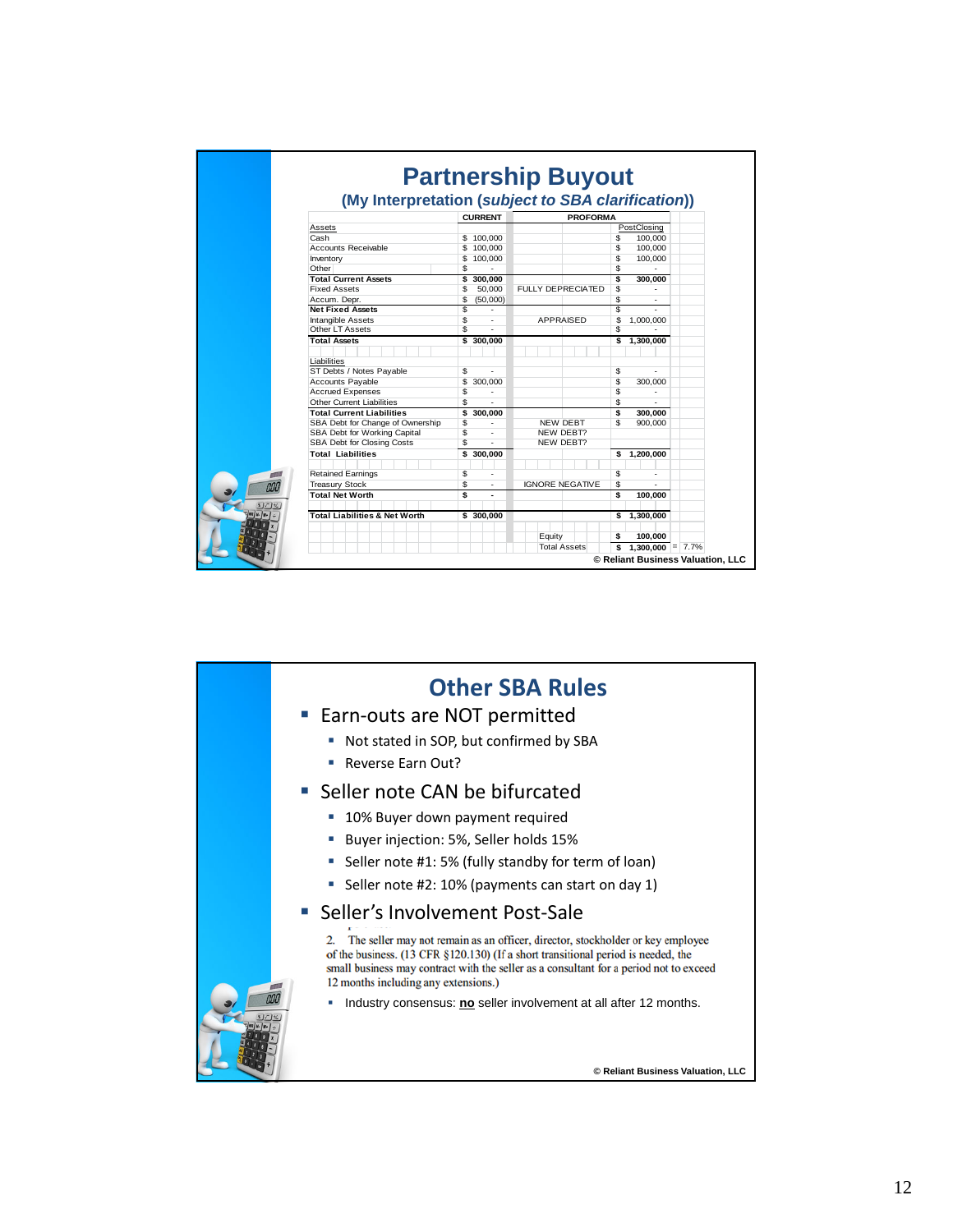

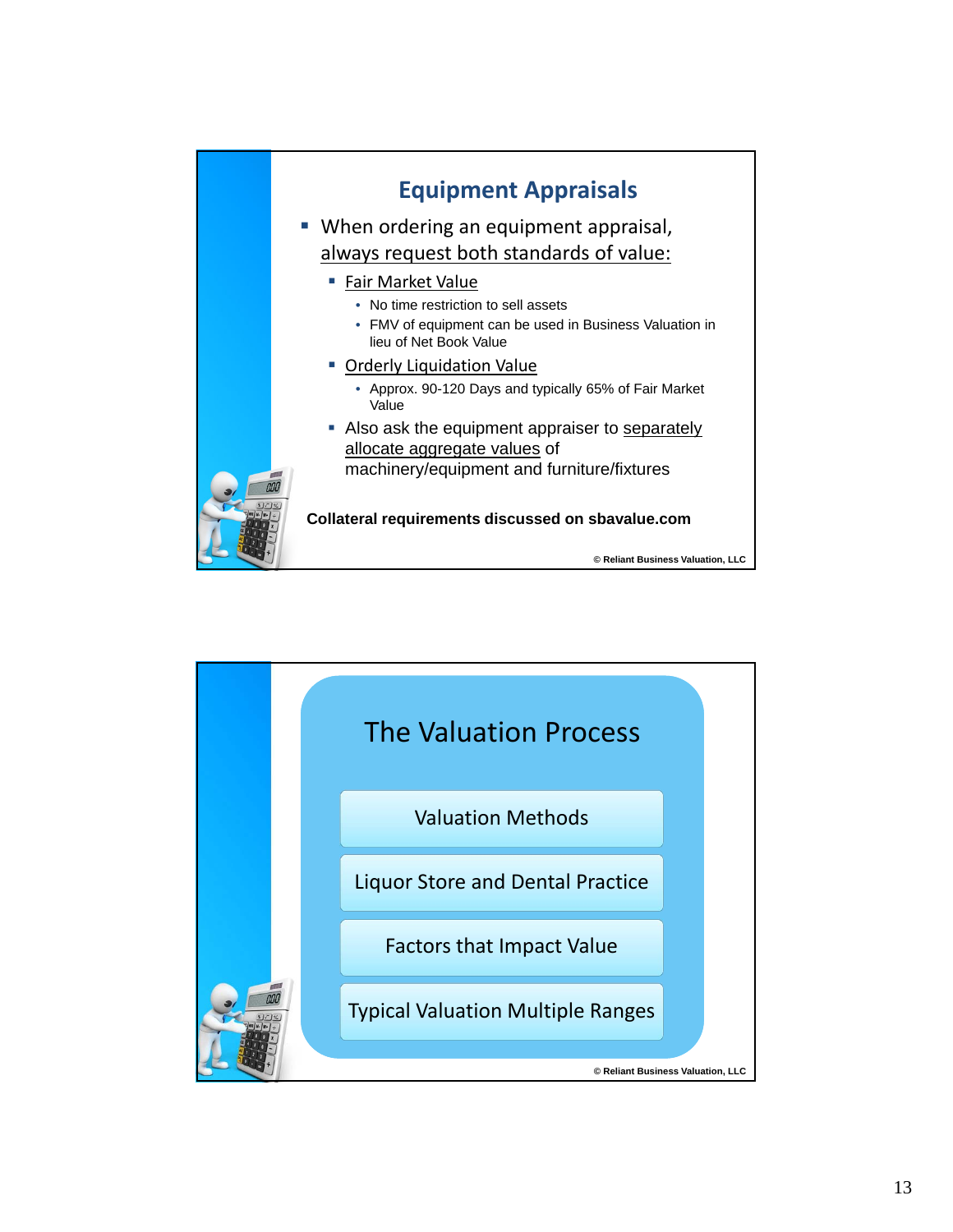

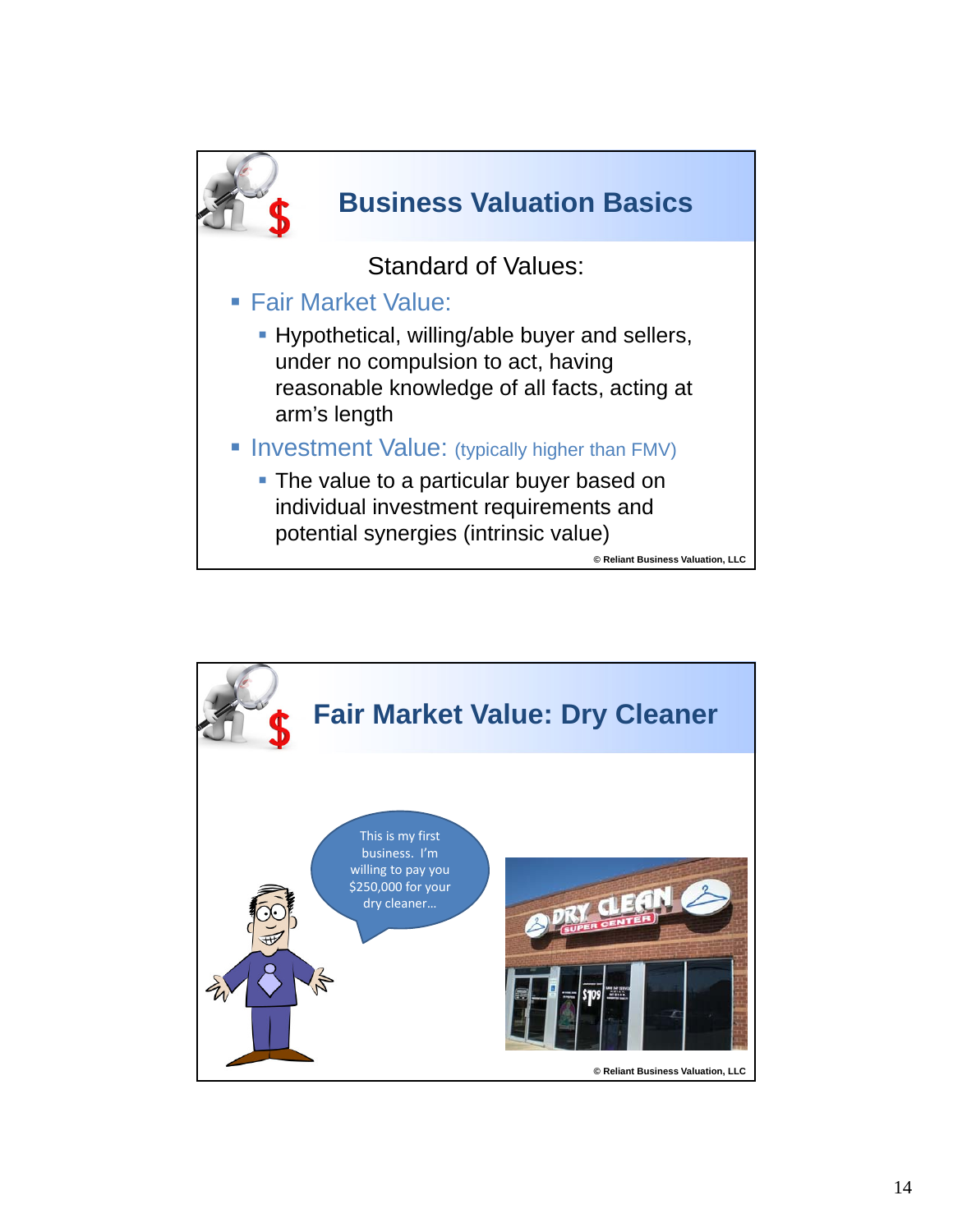

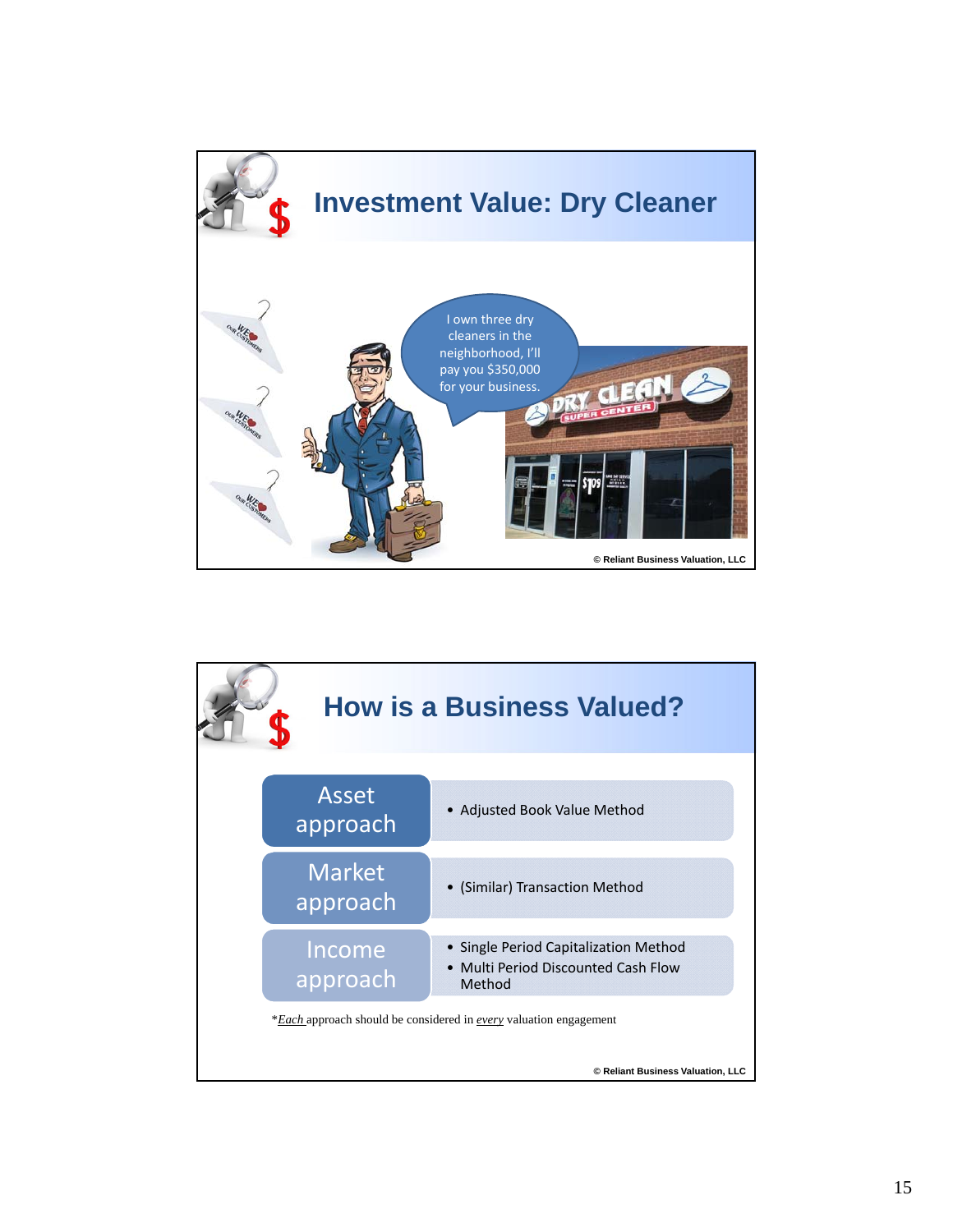|                                                       | <b>RECONCILIATION</b>                |            |                      |
|-------------------------------------------------------|--------------------------------------|------------|----------------------|
|                                                       | 100% Control Interest in the Company |            |                      |
|                                                       | <b>Indicated</b>                     | Confidence | Weighted             |
| <b>Valuation Method:</b>                              | <b>Value</b>                         | Level      | <b>Estimate</b>      |
| <b>Asset Approach</b>                                 |                                      |            |                      |
| Adjusted Book Value Method                            | 644,000                              |            |                      |
| (No Discounts or Premiums)                            |                                      |            |                      |
| Adjusted Value                                        | 644,000                              | 0%         |                      |
| <b>Market Approach</b>                                |                                      |            |                      |
| Direct Market Data Method - Weighted Value            | 1,717,400                            |            |                      |
| (No Discounts or Premiums)                            |                                      |            |                      |
| <b>Adjusted Value</b>                                 | 1,717,400                            | 60%        | 1.030.440            |
| <b>Income Approach</b>                                |                                      |            |                      |
| Capitalization Method - Control Adjusted              | 1,665,000                            |            |                      |
| Less: Illiquidity Discount                            | (57,950)                             |            |                      |
| <b>Adjusted Value</b>                                 | 1.607.050                            | 40%        | 642.820              |
| Value - 100% Interest in Company                      |                                      | 100%       | 1,673,260            |
| Times Interest to be Valued                           |                                      |            | 100%<br>$\mathbf{x}$ |
| Value Conclusion - 100% Interest in Company           |                                      |            | 1.673.260            |
| Value Conclusion - 100% Interest in Company (Rounded) |                                      | s          | 1,670,000            |

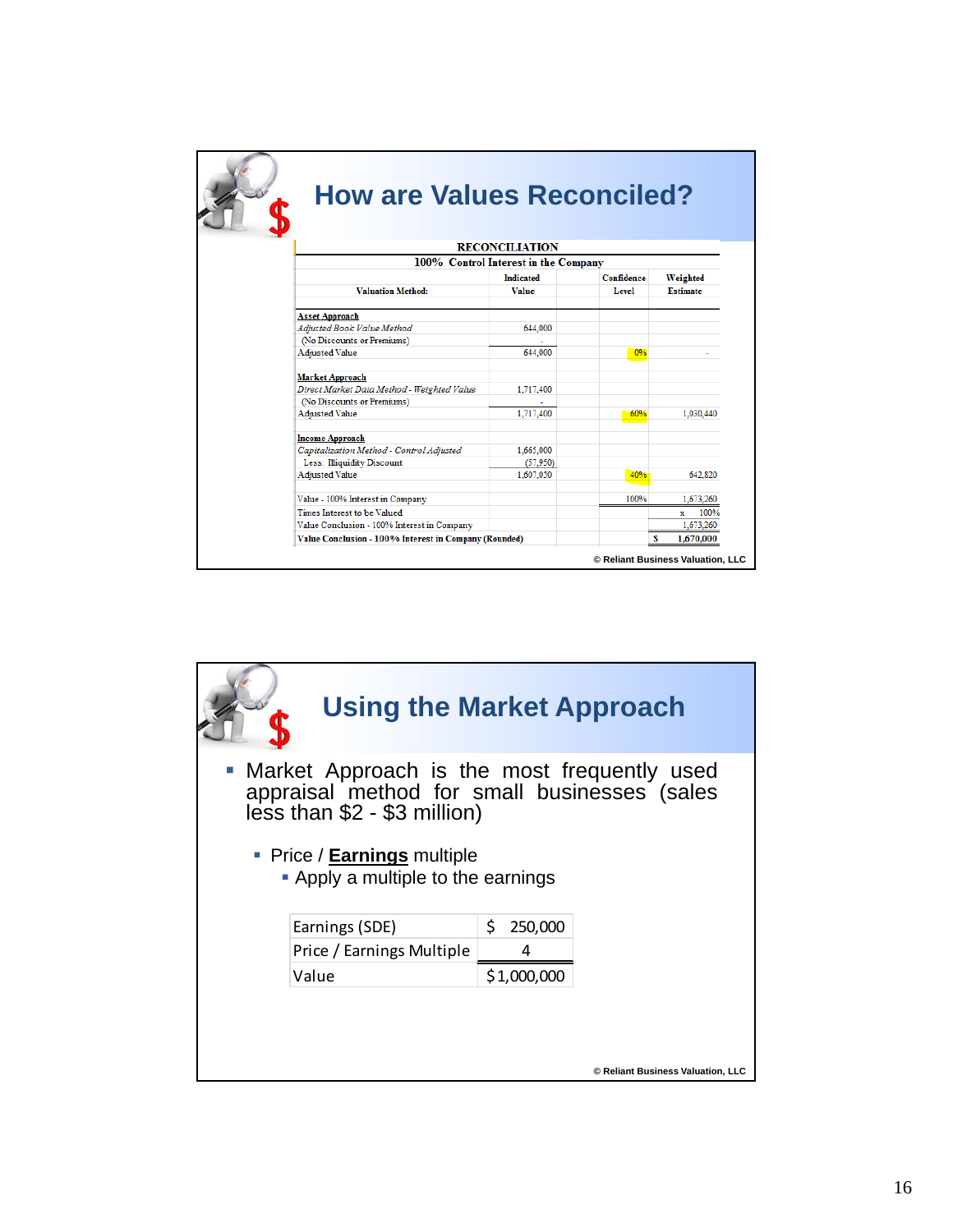|                                                                                                                                | <b>Using the Market Approach</b>                                   |
|--------------------------------------------------------------------------------------------------------------------------------|--------------------------------------------------------------------|
| • Price / <b>Sales</b> multiple<br>• Apply a multiple to the sales                                                             |                                                                    |
| Sales                                                                                                                          | \$1,000,000                                                        |
| Price / Sales Multiple                                                                                                         | 0.7                                                                |
| Value                                                                                                                          | \$<br>700,000                                                      |
| variable expenses that can impact the cash flow (rent, COGS,<br>salaries, etc.), so this multiple is relied upon infrequently. | • The Price / Sales approach does not take into consideration many |
|                                                                                                                                | © Reliant Business Valuation, LLC                                  |

|                              | <b>Pitfalls of Price/Revenue Multiples</b>                                                                                                                             |               |                                                             |                                                 |                                   |  |  |
|------------------------------|------------------------------------------------------------------------------------------------------------------------------------------------------------------------|---------------|-------------------------------------------------------------|-------------------------------------------------|-----------------------------------|--|--|
| Dental Practice - Scenario 1 |                                                                                                                                                                        |               |                                                             |                                                 |                                   |  |  |
|                              | Revenue                                                                                                                                                                |               | \$1,000,000                                                 | 100.0%                                          |                                   |  |  |
|                              | <b>Operating Expenses:</b><br>Owner's Compensation (inc. tax)<br>Staff Compensation (inc. tax)<br>Lab Fees<br>Rent<br><b>Clinical Supplies</b><br>Other Misc. Expenses |               | 150,000<br>290,000<br>70,000<br>60,000<br>60,000<br>170,000 | 15.0%<br>29.0%<br>7.0%<br>6.0%<br>6.0%<br>17.0% |                                   |  |  |
|                              | <b>Total Operating Expenses</b>                                                                                                                                        |               | 800,000                                                     | 80.0%                                           |                                   |  |  |
|                              | Net Income (EBITDA)                                                                                                                                                    |               | 200,000<br>Ś.                                               | 20.0%                                           |                                   |  |  |
|                              | Add: Owner's Compensation                                                                                                                                              |               | 150,000                                                     |                                                 |                                   |  |  |
|                              | Seller's Discretionary Earnings (SDE)                                                                                                                                  |               | 350,000<br>Ś.                                               | 35.0%                                           |                                   |  |  |
|                              |                                                                                                                                                                        |               |                                                             |                                                 |                                   |  |  |
|                              |                                                                                                                                                                        |               | Multiple                                                    | Value                                           |                                   |  |  |
|                              | Value based on SDE                                                                                                                                                     | 350,000<br>Ŝ. | 2.0                                                         | \$700,000                                       |                                   |  |  |
|                              | Value based on Revenue                                                                                                                                                 | \$1,000,000   | 0.7                                                         | \$700,000                                       |                                   |  |  |
|                              |                                                                                                                                                                        |               |                                                             |                                                 | © Reliant Business Valuation, LLC |  |  |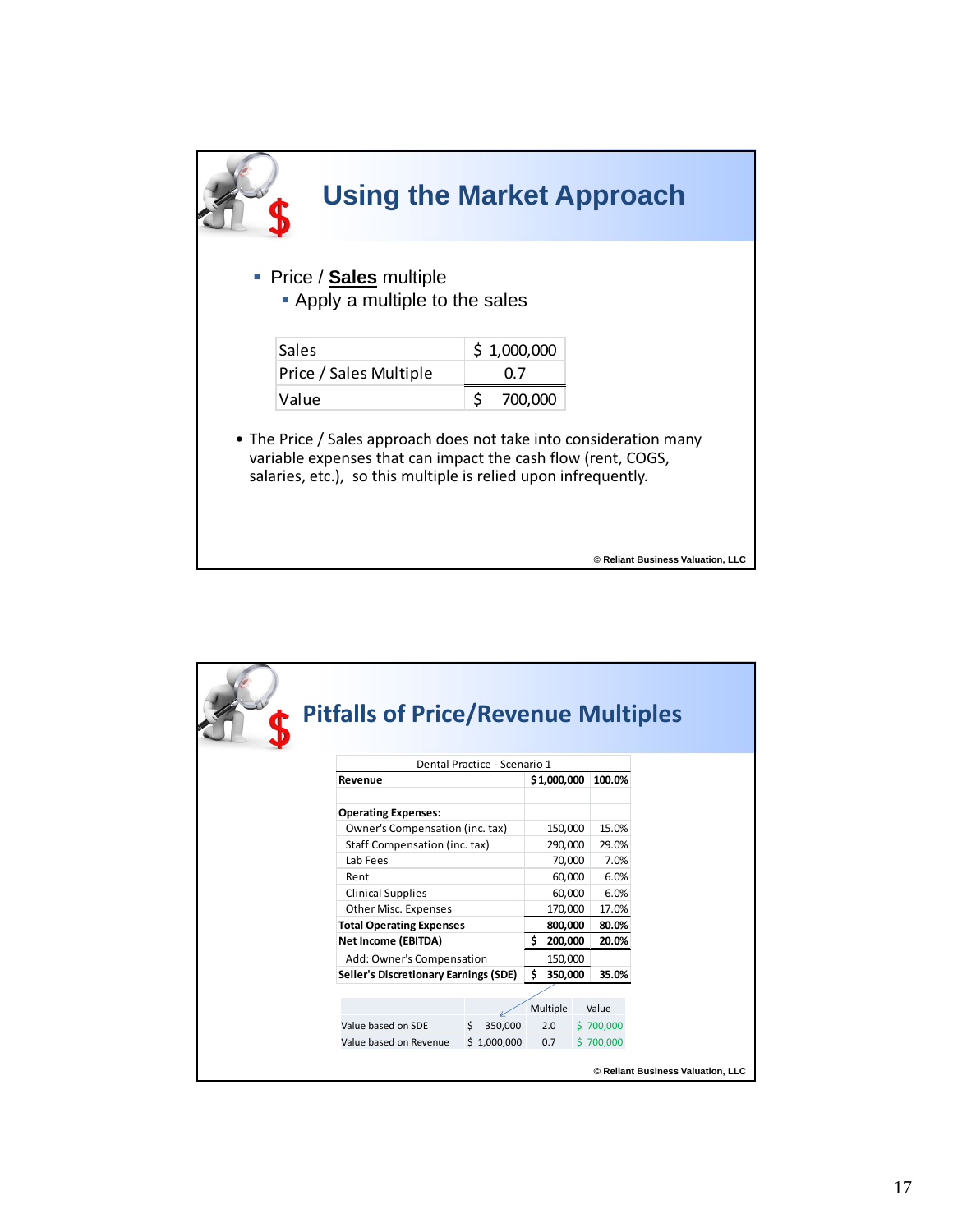| <b>Pitfalls of Price/Revenue Multiples</b> |               |    |             |           |                                   |
|--------------------------------------------|---------------|----|-------------|-----------|-----------------------------------|
| Dental Practice - Scenario 2               |               |    |             |           |                                   |
| Revenue                                    |               |    | \$1,000,000 | 100.0%    |                                   |
| <b>Operating Expenses:</b>                 |               |    |             |           |                                   |
| Owner's Compensation (inc. tax)            |               |    | 150,000     | 15.0%     |                                   |
| <b>Staff Compensation (inc. tax)</b>       |               |    | 350,000     | 35.0%     |                                   |
| Lab Fees                                   |               |    | 70,000      | 7.0%      |                                   |
| Rent                                       |               |    | 60,000      | 6.0%      |                                   |
| <b>Clinical Supplies</b>                   |               |    | 100,000     | 10.0%     |                                   |
| Other Misc. Expenses                       |               |    | 170,000     | 17.0%     |                                   |
| <b>Total Operating Expenses</b>            |               |    | 900,000     | 90.0%     |                                   |
| Net Income (EBITDA)                        |               | Ś. | 100,000     | 10.0%     |                                   |
| Add: Owner's Compensation                  |               |    | 150,000     |           |                                   |
| Seller's Discretionary Earnings (SDE)      |               | Ś. | 250,000     | 25.0%     |                                   |
|                                            |               |    |             |           |                                   |
|                                            |               |    | Multiple    | Value     |                                   |
| Value based on SDE                         | 250,000<br>Ŝ. |    | 2.0         | \$500,000 |                                   |
| Value based on Revenue                     | \$1,000,000   |    | 0.7         | \$700,000 |                                   |
|                                            |               |    |             |           | © Reliant Business Valuation, LLC |

|                                                                                                                             |                                                                                                                                                                                                                                                                                                                                                                                                                                                                                                                                                                                       | Liquor Store – LLC                                                                                                                                                                                                                                                                                                                                                                                                                                                                                                                                                                                                                                                                                                                                                                                                                                                                                                                                                                                                                                                                                                                                             |                                                                                                                                                                                                                                                                                                                   |  |
|-----------------------------------------------------------------------------------------------------------------------------|---------------------------------------------------------------------------------------------------------------------------------------------------------------------------------------------------------------------------------------------------------------------------------------------------------------------------------------------------------------------------------------------------------------------------------------------------------------------------------------------------------------------------------------------------------------------------------------|----------------------------------------------------------------------------------------------------------------------------------------------------------------------------------------------------------------------------------------------------------------------------------------------------------------------------------------------------------------------------------------------------------------------------------------------------------------------------------------------------------------------------------------------------------------------------------------------------------------------------------------------------------------------------------------------------------------------------------------------------------------------------------------------------------------------------------------------------------------------------------------------------------------------------------------------------------------------------------------------------------------------------------------------------------------------------------------------------------------------------------------------------------------|-------------------------------------------------------------------------------------------------------------------------------------------------------------------------------------------------------------------------------------------------------------------------------------------------------------------|--|
|                                                                                                                             | $_{\rm{form}}$ 1065<br>Department of the Treasury<br>Internal Revenue Service                                                                                                                                                                                                                                                                                                                                                                                                                                                                                                         | U.S. Return of Partnership Income<br>For calendar year 2011, or tax year beginning [100] . 2011,<br>ending 20<br>$\blacktriangleright$ See separate instructions.                                                                                                                                                                                                                                                                                                                                                                                                                                                                                                                                                                                                                                                                                                                                                                                                                                                                                                                                                                                              | OMB No. 1545-0099<br>2011                                                                                                                                                                                                                                                                                         |  |
| п<br>n<br>c<br>o<br>m<br>e<br>۵<br>d<br>ш<br>c<br>$\mathbf{o}$<br>n<br>s<br>(see the<br>instructions<br>for<br>limitations) | c Total, Add lines 1a and 1b<br>(see instructions)<br>e Subtract line 1d from line 1c.<br>2 Cost of goods sold (attach Form 1125-A)<br>Gross profit. Subtract line 2 from line 1e<br>3<br>4<br>5<br>6<br>Other income (loss) (attach statement)<br>7<br>9<br>10<br>Guaranteed payments to partners<br>11 Repairs and maintenance<br>12 Bad debts<br>13<br>Rent<br><b>Taxes and licenses</b><br>14<br>15<br>Interest<br>16 a Depreciation (if required, attach Form 4562)<br>18 Retirement plans, etc.<br>Employee benefit programs<br>19<br>20<br>Other deductions (attach statement) | 1a Merchant card and third-party payments (including amounts<br>O<br>reported on Form(s) 1099-K). For 2011, enter -0-<br>1a<br>2.211.481<br>b Gross receipts or sales not reported on line 1a (see instructions)<br>1b<br>2.211.481<br>1 <sub>c</sub><br>d Returns and allowances plus any other adjustments to line 1a<br>1d<br>2.211.481<br>1e<br>1.732.334<br>$\overline{2}$<br>Ordinary income (loss) from other partnerships, estates, and trusts (attach statement)<br>Net farm profit (loss) (attach Schedule F (Form 1040))<br>Net gain (loss) from Form 4797, Part II, line 17 (attach Form 4797)<br>and and and a<br>8 Total income (loss), Combine lines 3 through 7<br>Salaries and wages (other than to partners) (less employment credits)<br>.<br>$\ldots$ See ATT PTL<br>.<br>28,644<br>. 16a<br>. 16b<br>b Less depreciation reported on Form 1125-A and elsewhere on return<br>17 Depletion (Do not deduct oil and gas depletion.)<br>distribution distribution distri<br>21 Total deductions. Add the amounts shown in the far right column for lines 9 through 20<br>22 Ordinary business income (loss). Subtract line 21 from line 8<br>. | 479,147<br>3<br>4<br>5<br>6<br>82.156<br>$\overline{7}$<br>8<br>561.303<br>$\mathbf Q$<br>98,114<br>10<br>12.432<br>11<br>12<br>144,000<br>13<br>15,166<br>14<br>15<br>30,105<br>28,644<br>16c<br>17<br>18<br>19<br>142.549<br>20<br>471.010<br>21<br>90.293<br>$\mathbf{p}$<br>© Reliant Business Valuation, LLC |  |
|                                                                                                                             |                                                                                                                                                                                                                                                                                                                                                                                                                                                                                                                                                                                       |                                                                                                                                                                                                                                                                                                                                                                                                                                                                                                                                                                                                                                                                                                                                                                                                                                                                                                                                                                                                                                                                                                                                                                |                                                                                                                                                                                                                                                                                                                   |  |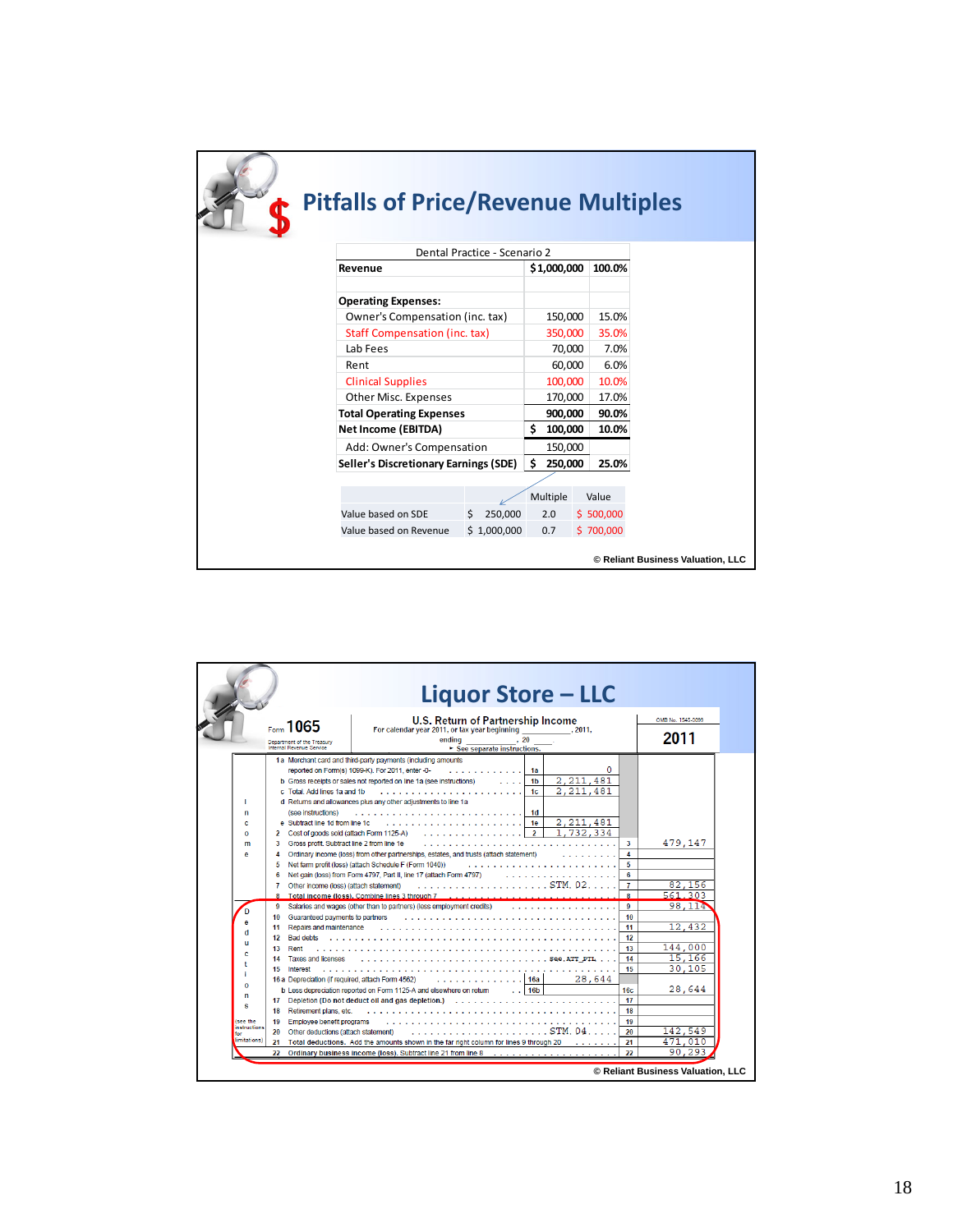| U.S. Return of Partnership Income<br>OMB No. 1545-0099<br>Form 1065<br>For calendar year 2011, or tax year beginning (2011,                                                                                                                                                                                                                                                                                                                                                                                                                                                                                                                                                                                                                                                                                                                                                                                                                                                                                                                                                                 |  |
|---------------------------------------------------------------------------------------------------------------------------------------------------------------------------------------------------------------------------------------------------------------------------------------------------------------------------------------------------------------------------------------------------------------------------------------------------------------------------------------------------------------------------------------------------------------------------------------------------------------------------------------------------------------------------------------------------------------------------------------------------------------------------------------------------------------------------------------------------------------------------------------------------------------------------------------------------------------------------------------------------------------------------------------------------------------------------------------------|--|
| 2011<br>ending<br>, 20<br>Department of the Treasury<br>Internal Revenue Service<br>See separate instructions.                                                                                                                                                                                                                                                                                                                                                                                                                                                                                                                                                                                                                                                                                                                                                                                                                                                                                                                                                                              |  |
| 98.114<br>Salaries and wages (other than to partners) (less employment credits)<br>9<br>9<br>D<br>10 Guaranteed payments to partners<br>10<br>12,432<br>11<br>11 Repairs and maintenance<br>d<br>12<br>12 Bad debts<br>п<br>144,000<br>13<br>Rent<br>13<br>c<br>15.166<br>14<br><b>Taxes and licenses</b><br>14<br>30,105<br>15<br>Interest<br>15<br>28,644<br>16 a Depreciation (if required, attach Form 4562)<br>16a<br>O<br>28,644<br>16 <sub>b</sub><br>16 <sub>c</sub><br>b Less depreciation reported on Form 1125-A and elsewhere on return<br>n<br>17<br>17 Depletion (Do not deduct oil and gas depletion.)<br>s<br>18<br>18 Retirement plans, etc.<br>Amortization \$40,000<br>19<br>Employee benefit programs<br>(see the<br>19<br>instructions<br>$142,549 -$<br>20<br>Other deductions (attach statement)<br>20<br>for<br>limitations)<br>471,010<br>21<br>Total deductions. Add the amounts shown in the far right column for lines 9 through 20<br>21<br>90.293<br>$22^{1}$<br>22 Ordinary business income (loss). Subtract line 21 from line 8<br>Step 1: Calculate EBITDA |  |
| <b>EBITDA Calculation</b><br>Net income (loss) from financials<br>90,923<br>Add: Interest<br>30,105<br>Add: Taxes<br>Add: Depreciation<br>28.644<br><b>Add: Amortization</b><br>40,000<br>\$189,672<br><b>EBITDA</b> (unadjusted)                                                                                                                                                                                                                                                                                                                                                                                                                                                                                                                                                                                                                                                                                                                                                                                                                                                           |  |

|                                                                                                                                                                                                                                                                                                                                                                                                                                                                                                                                                                                                                                                                                                                                                                                      | Liquor Store – Cash Flow                                                                                                                                                                                                                                                                          |
|--------------------------------------------------------------------------------------------------------------------------------------------------------------------------------------------------------------------------------------------------------------------------------------------------------------------------------------------------------------------------------------------------------------------------------------------------------------------------------------------------------------------------------------------------------------------------------------------------------------------------------------------------------------------------------------------------------------------------------------------------------------------------------------|---------------------------------------------------------------------------------------------------------------------------------------------------------------------------------------------------------------------------------------------------------------------------------------------------|
| U.S. Return of Partnership Income<br>Escon 1065<br>For calendar year 2011, or tax year beginning<br>endina<br>Department of the Treasury<br>Internal Revenue Service<br>$\triangleright$ See separate instructions.                                                                                                                                                                                                                                                                                                                                                                                                                                                                                                                                                                  | OMB No. 1545-0099<br>, 2011,<br>2011<br>.20                                                                                                                                                                                                                                                       |
| Salaries and wages (other than to partners) (less employment credits)<br>9<br>n<br>Guaranteed payments to partners<br>10<br>Repairs and maintenance<br>11<br><b>Bad debts</b><br>12<br>Rent<br>13<br><b>Taxes and licenses</b><br>14<br>15<br>Interest<br>16 a Depreciation (if required, attach Form 4562)<br>b Less depreciation reported on Form 1125-A and elsewhere on return<br>n<br>Depletion (Do not deduct oil and gas depletion.)<br>17<br>Retirement plans, etc.<br>18<br>(see the<br>Employee benefit programs<br>19<br>instructions<br>20<br>Other deductions (attach statement)<br>limitations)<br>Total deductions. Add the amounts shown in the far right column for lines 9 through 20<br>21<br>Ordinary business income (loss). Subtract line 21 from line 8<br>22 | 98.114<br>9<br>10<br>Officer's Comp \$15,000<br>12,432<br>11<br>12<br>L44.000<br>13<br>14<br>15,166<br>15<br>30,105<br>28,644<br>16a<br>28,644<br>16 <sub>b</sub><br>16c<br>17<br>18<br>Owner's Heath \$5,000<br>19<br>142.549<br>STM.04<br>20<br>21<br>471.010<br>90,293<br>22                   |
| Step 2: Calculate Normalized<br><b>Seller's Discretionary Earnings</b>                                                                                                                                                                                                                                                                                                                                                                                                                                                                                                                                                                                                                                                                                                               | <b>FBITDA</b><br>Owner's Compensation<br>$\ddot{}$<br>Normalizing Adjustments*<br>$\ddot{}$<br>Normalized SDF<br>$=$<br>*Normalizing Adjustments<br><b>Non-Recurring Expenses</b><br><b>Non-Business Expenses</b><br><b>Owner's Perks</b><br>Rent Adjustment<br>© Reliant Business Valuation, LLC |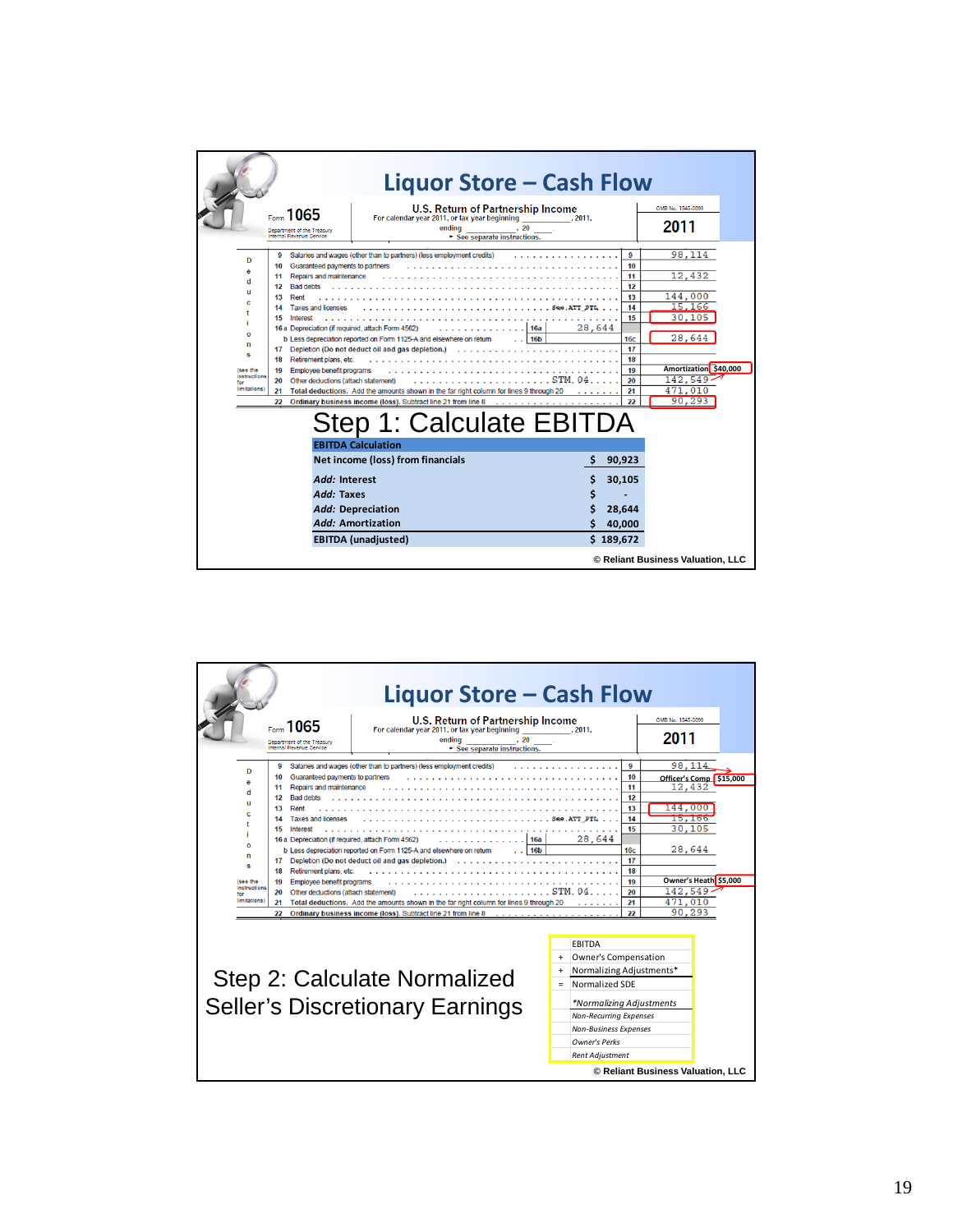

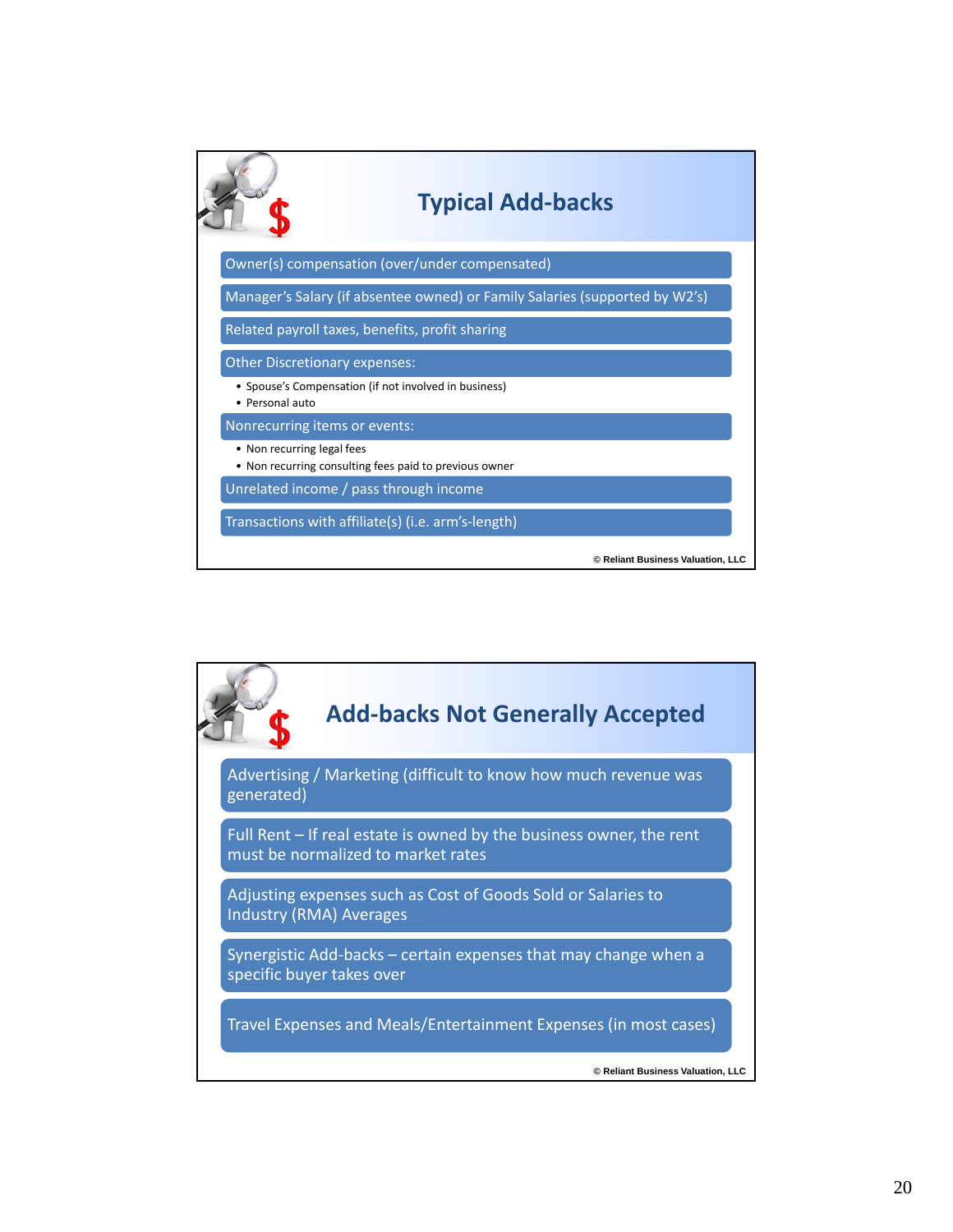|                                                                                             |                                                                                                                                                                                                                                                                                                                                              | Liquor Store – Cash Flow                                                                                                                                                                                                                                                                                                                                                                 |                                                                                            |                                                                                                                                                    |
|---------------------------------------------------------------------------------------------|----------------------------------------------------------------------------------------------------------------------------------------------------------------------------------------------------------------------------------------------------------------------------------------------------------------------------------------------|------------------------------------------------------------------------------------------------------------------------------------------------------------------------------------------------------------------------------------------------------------------------------------------------------------------------------------------------------------------------------------------|--------------------------------------------------------------------------------------------|----------------------------------------------------------------------------------------------------------------------------------------------------|
|                                                                                             | $_{\text{Eerm}}$ 1065<br>Department of the Treasury<br>Internal Revenue Service                                                                                                                                                                                                                                                              | <b>U.S. Return of Partnership Income</b><br>For calendar year 2011, or tax year beginning<br>endina <b>compared to the compare</b><br>.20<br>$\blacktriangleright$ See separate instructions.                                                                                                                                                                                            | . 2011.                                                                                    | OMB No. 1545-0099<br>2011                                                                                                                          |
| D<br>e<br>d<br>u<br>c<br>$\mathbf{o}$<br>n<br>s<br>(see the<br>instructions<br>limitations) | 9<br>Guaranteed payments to partners<br>10<br>11 Repairs and maintenance<br>12 Bad debts<br>Rent<br>13<br><b>Taxes and licenses</b><br>14<br>15<br>Interest<br>16 a Depreciation (if required, attach Form 4562)<br>Retirement plans, etc.<br>18<br>Employee benefit programs<br>19<br>20<br>Other deductions (attach statement)<br>21<br>22 | Salaries and wages (other than to partners) (less employment credits)<br>16a<br>b Less depreciation reported on Form 1125-A and elsewhere on return<br>16 <sub>b</sub><br>17 Depletion (Do not deduct oil and gas depletion.)<br>Total deductions. Add the amounts shown in the far right column for lines 9 through 20<br>Ordinary business income (loss). Subtract line 21 from line 8 | 9<br>10<br>11<br>12<br>13<br>14<br>15<br>28,644<br>16c<br>17<br>18<br>19<br>20<br>21<br>22 | 98, 114<br>Officer's Comp \$15,000<br>12,432<br>144,000<br>15,166<br>30.105<br>28,644<br>Owner's Heath \$5,000<br>$142.549 -$<br>471.010<br>90,293 |
|                                                                                             | <b>EBITDA</b>                                                                                                                                                                                                                                                                                                                                | <b>Appraiser's Cash Flow for Liquor Store</b><br><b>Add: Owner's Compensation</b><br>Add: Non-Business / Non-Recurring / Owner's "Perks"<br>Add: Rent Paid to Affiliate Holding Company (EPC/OC)<br><b>Less: Fair Market Rent</b><br><b>Seller's Discretionary Earnings (SDE)</b>                                                                                                        | \$189,672<br>15.000<br>5,000<br>144.000<br>\$(100,000)<br>\$253,672                        | Sq. Feet Gross Rent PSF<br>5.000<br>Ŝ.<br>20.00<br>© Reliant Business Valuation, LLC                                                               |

|                                                                                                                                                                                   | Liquor Store – Cash Flow                                                                                                                   |                                                                                 |                                                                    |  |
|-----------------------------------------------------------------------------------------------------------------------------------------------------------------------------------|--------------------------------------------------------------------------------------------------------------------------------------------|---------------------------------------------------------------------------------|--------------------------------------------------------------------|--|
| $_{\text{Form}}$ 1065<br>Department of the Treasury<br>Internal Revenue Service                                                                                                   | U.S. Return of Partnership Income<br>For calendar year 2011, or tax year beginning<br>ending<br>See separate instructions.                 | . 2011.<br>.20                                                                  | OMB No. 1545-0099<br>2011                                          |  |
|                                                                                                                                                                                   | Appraiser's Cash Flow(s)                                                                                                                   |                                                                                 |                                                                    |  |
| <b>Appraiser's Cash Flow for Liquor Store</b>                                                                                                                                     |                                                                                                                                            |                                                                                 |                                                                    |  |
| <b>EBITDA</b>                                                                                                                                                                     |                                                                                                                                            | 189,672<br>S                                                                    |                                                                    |  |
| Add: Owner's Compensation<br><b>Less: Fair Market Rent</b><br><b>Seller's Discretionary Earnings (SDE)</b><br>Less: Market Replacement Salary for Owner<br><b>Adjusted EBITDA</b> | Add: Non-Business / Non-Recurring / Owner's "Perks"<br>Add: Rent Paid to Affiliate Holding Company (EPC/OC)<br>vs. Underwriter's Cash Flow | 15.000<br>5,000<br>144,000<br>\$(100,000)<br>\$253,672<br>(35,000)<br>\$218,672 | Adjustment for market comp/rent<br>Adjustment for fair market comp |  |
| <b>Cash Flow for Lenders (Underwriters)</b>                                                                                                                                       |                                                                                                                                            |                                                                                 |                                                                    |  |
| <b>EBITDA</b>                                                                                                                                                                     |                                                                                                                                            | \$189,672                                                                       |                                                                    |  |
| Add: Owner's Compensation<br>Deduct: Buyer's Required Draw                                                                                                                        | Add: Rent Paid to Affiliate Holding Company (EPC/OC)                                                                                       | 15,000<br>(65,000)<br>\$144,000                                                 | Adjustment for buyer's draw<br>No adjustment for market rent       |  |
| <b>Cash Flow Available to Service Debt</b>                                                                                                                                        |                                                                                                                                            | \$283,672                                                                       |                                                                    |  |
|                                                                                                                                                                                   |                                                                                                                                            |                                                                                 | © Reliant Business Valuation, LLC                                  |  |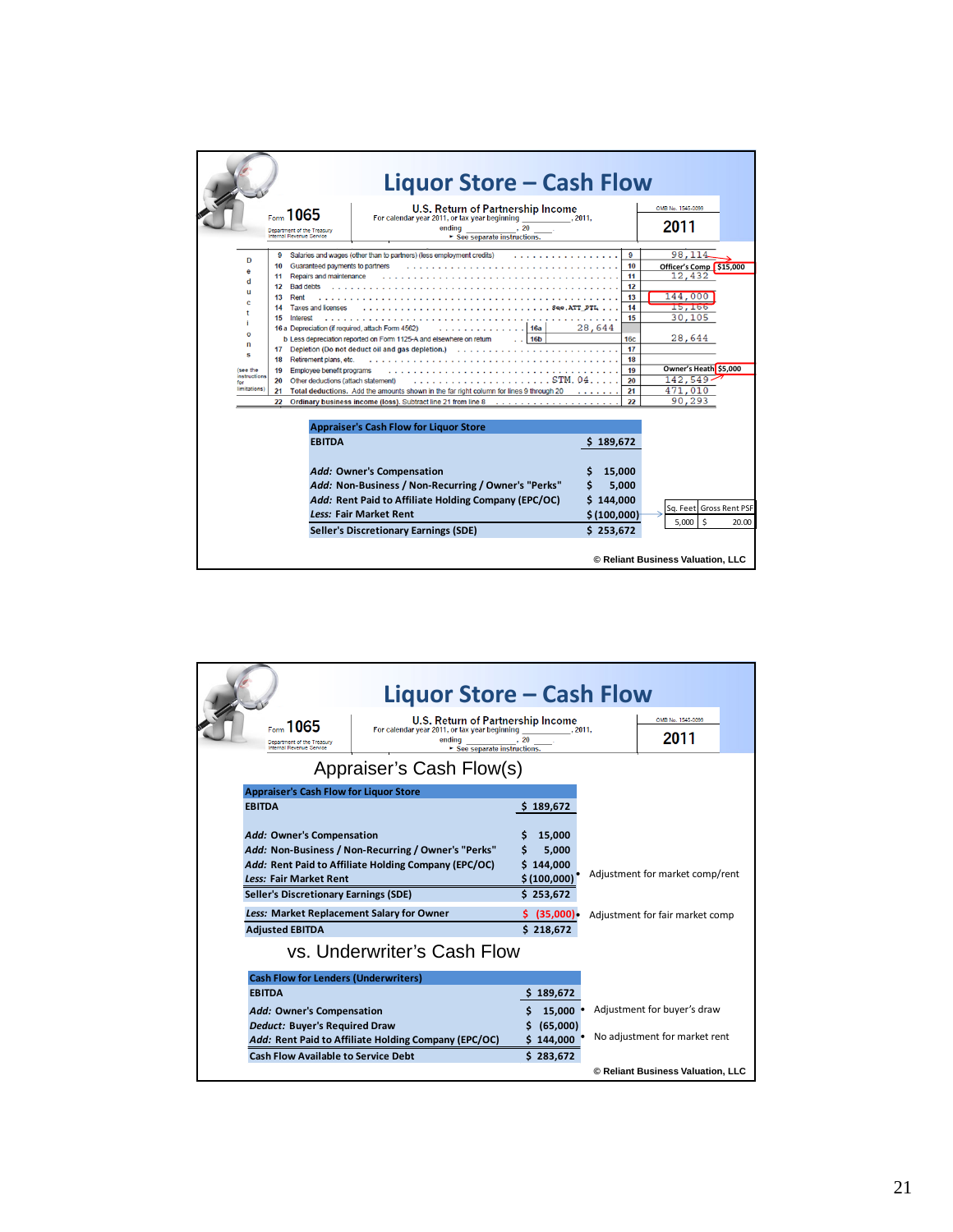

|                                  |              |           | for the Previous Liquor Store? |
|----------------------------------|--------------|-----------|--------------------------------|
|                                  |              |           |                                |
|                                  |              |           |                                |
| Normalized SDE (rounded)         |              | 250,000   |                                |
| Chosen Price / Earnings Multiple | x            | 2.0       | 2 year return                  |
| Estimated Value (rule of thumb)  |              | 500,000   | 50% ROI                        |
| Normalized SDE (rounded)         |              | 250,000   |                                |
| Chosen Price / Earnings Multiple | $\mathsf{x}$ | 3.0       | 3 year return                  |
| Estimated Value (rule of thumb)  |              | 750,000   | 33% ROI                        |
| Normalized SDE (rounded)         |              | 250,000   |                                |
| Chosen Price / Earnings Multiple | $\mathsf{x}$ | 4.0       | 4 year return                  |
| Estimated Value (rule of thumb)  |              | 1,000,000 | 25% ROI                        |
|                                  |              |           |                                |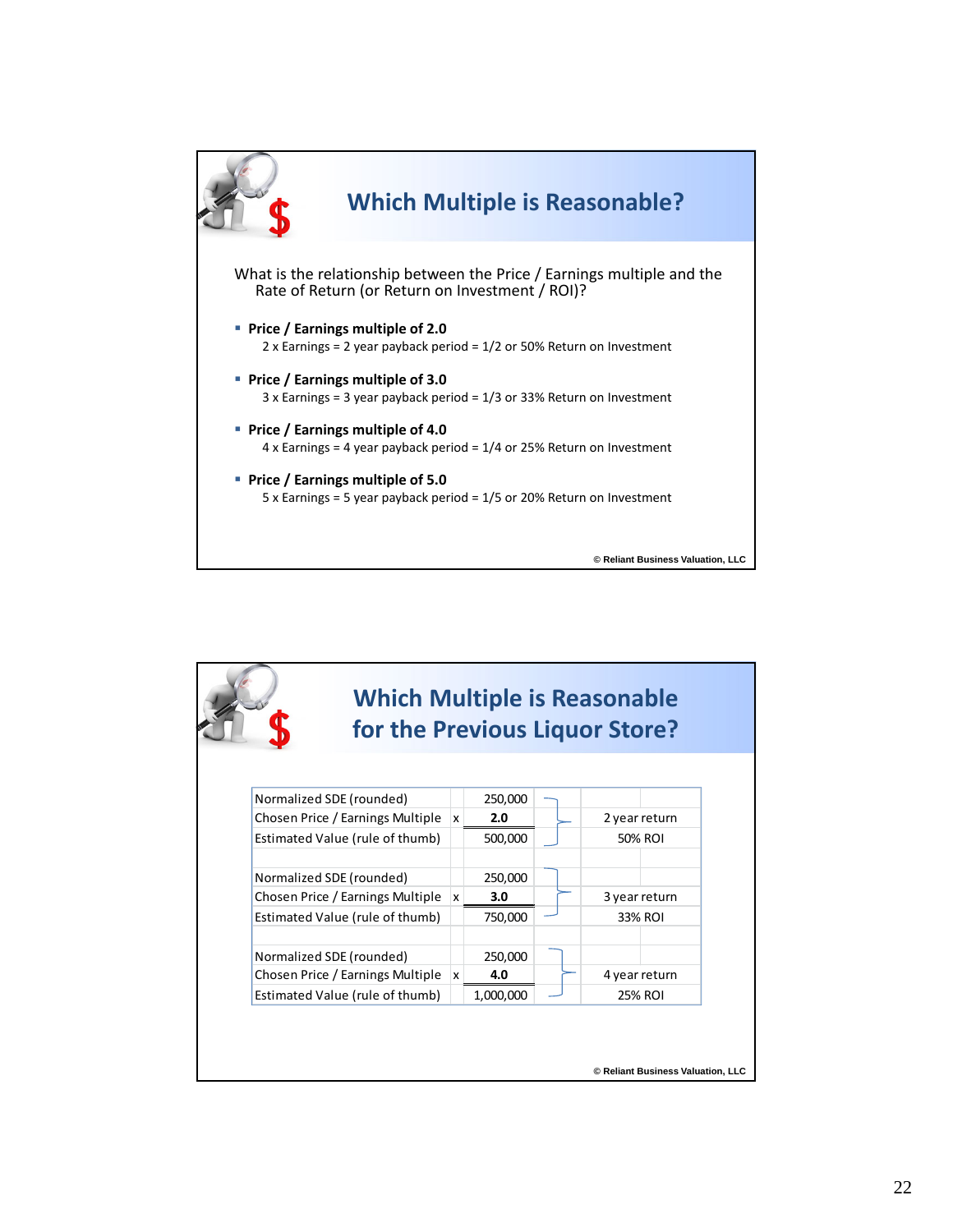

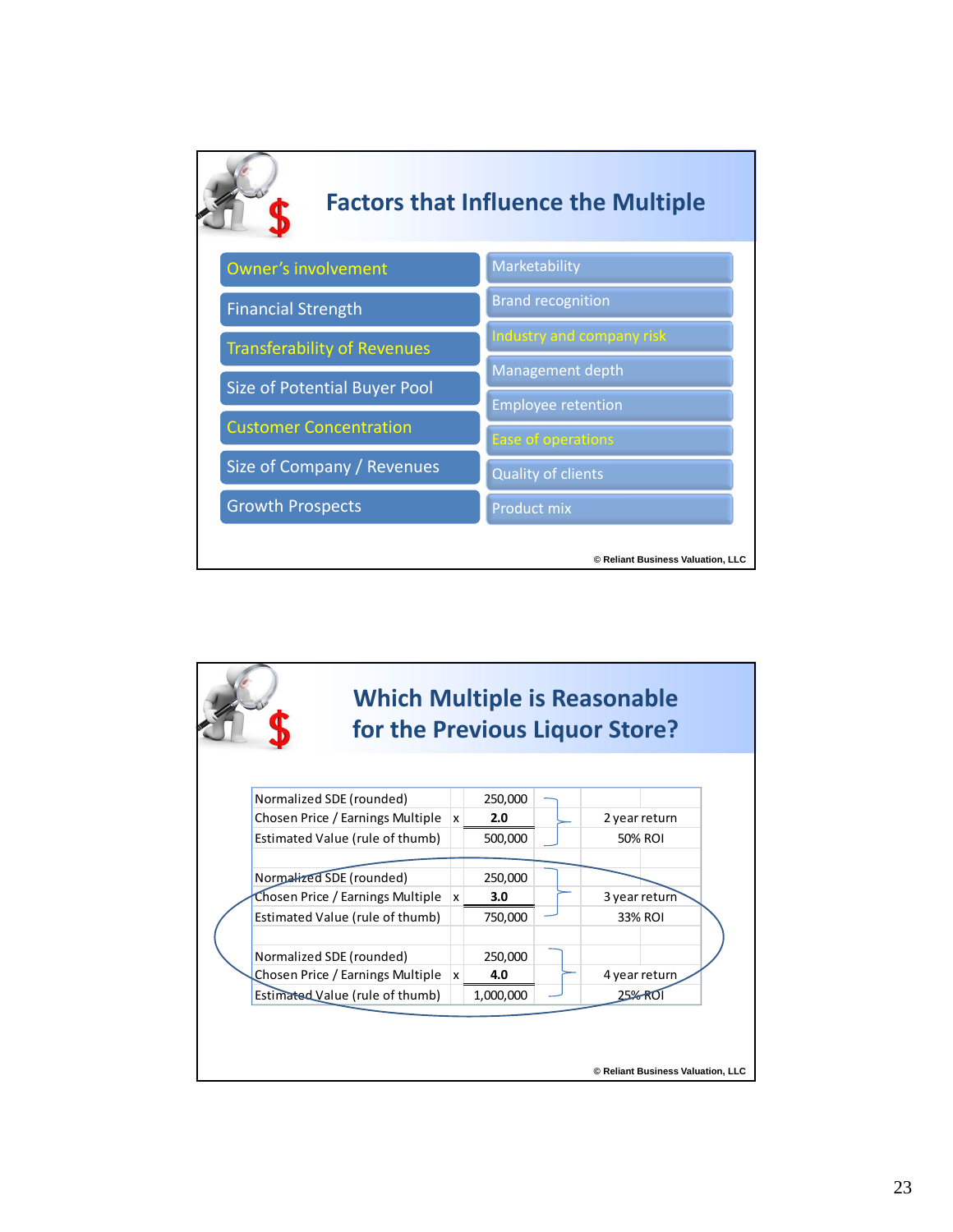|                                                                   | <b>Cash Flow - Valuations</b><br><b>Recap (SDE)</b>                                                                |                                                         |
|-------------------------------------------------------------------|--------------------------------------------------------------------------------------------------------------------|---------------------------------------------------------|
|                                                                   | <b>Appraiser's Cash Flow for Liquor Store</b>                                                                      |                                                         |
| <b>EBITDA</b>                                                     |                                                                                                                    | 189,672                                                 |
| <b>Add: Owner's Compensation</b><br><b>Less: Fair Market Rent</b> | <i>Add:</i> Non-Business / Non-Recurring / Owner's "Perks"<br>Add: Rent Paid to Affiliate Holding Company (EPC/OC) | \$<br>15,000<br>\$<br>5,000<br>\$144,000<br>\$(100,000) |
|                                                                   | <b>Seller's Discretionary Earnings (SDE)</b>                                                                       | \$253,672                                               |
|                                                                   |                                                                                                                    |                                                         |
|                                                                   |                                                                                                                    |                                                         |
|                                                                   |                                                                                                                    | © Reliant Business Valuation, LLC                       |

|                                                        |                                                                                                                                      | <b>Dentist Practice – S Corp</b><br>U.S. Income Tax Return for an S Corporation<br>1120S<br>Do not file this form unless the corporation has flied or is<br>attaching Form 2553 to elect to be an S corporation.<br>Department of the Trussury<br>EXTENSION GRANTED TO 09/17/12<br>nternal Revenue Service (77)                                                                                                                                                                                                                                                                                                                                                                                                                                                                                                                                                                                                                                                                                                                                                                                                                                                                                                                                                                                                                                                                                                                                                                                                                                                                                           |                                                                                                                                             | OMB No. 1545-0120<br>2011                                                                                                                                                                                                         |
|--------------------------------------------------------|--------------------------------------------------------------------------------------------------------------------------------------|-----------------------------------------------------------------------------------------------------------------------------------------------------------------------------------------------------------------------------------------------------------------------------------------------------------------------------------------------------------------------------------------------------------------------------------------------------------------------------------------------------------------------------------------------------------------------------------------------------------------------------------------------------------------------------------------------------------------------------------------------------------------------------------------------------------------------------------------------------------------------------------------------------------------------------------------------------------------------------------------------------------------------------------------------------------------------------------------------------------------------------------------------------------------------------------------------------------------------------------------------------------------------------------------------------------------------------------------------------------------------------------------------------------------------------------------------------------------------------------------------------------------------------------------------------------------------------------------------------------|---------------------------------------------------------------------------------------------------------------------------------------------|-----------------------------------------------------------------------------------------------------------------------------------------------------------------------------------------------------------------------------------|
| ncome<br>Deductions (See instructions for limitations) | 1a<br>đ<br>2<br>з<br>4<br>5<br>6<br>$\overline{7}$<br>8<br>g<br>10<br>11<br>12<br>13<br>14<br>15<br>16<br>17<br>18<br>19<br>20<br>21 | a post no me um anno co <u>mmunicam communications componentes communications compared t</u><br>Caution: include only trade or business income and expenses on lines 1a through 21. See the instructions for more information.<br>Merchant card and that party<br>payment. For 2011, enter-0-<br>0 . b Gross receipts or sales<br>$1,328,318.$ C transitions<br>Returns and allowances plus any other adjustments (see instrs.) The contract of the 1d from the 1d from the 1d more interests.<br>Cost of goods sold (attach Form 1125-A) (attach contained attached attached attached attached attached attached attached attached attached attached attached attached attached attached attached attached attached attached at<br>Gross profit. Subtract line 2 from line 1e<br>Repairs and maintenance communications are constructed as a state of the contract of the construction of the construction of the construction of the construction of the construction of the construction of the construction<br>Depletion (Do not deduct oil and gas depletion.) (and accommodated accommodated by the control of the control of the control of the control of the control of the control of the control of the control of the control of the<br>Advertising<br>Pension, profit-sharing, etc., plans encourage contained and a series of the state of the state of the state of the state of the state of the state of the state of the state of the state of the state of the state of the st<br>Ordinary business income (loss). Subtract line 20 from line 6 [11] [12] [21] [21] [21] [21] [21] [21 | 1c<br>1e<br>2<br>3<br>4<br>5<br>R.<br>$\overline{ }$<br>8<br>$\mathbf{g}$<br>10<br>11<br>12<br>13<br>14<br>15<br>16<br>17<br>18<br>19<br>20 | 1,328,318.<br>1,328,318.<br>1,328,318.<br>6,842.<br>1,335,160.<br>185, 150.<br>309.176.<br>2,081.<br>85,804.<br>39, 161<br>63, 773.<br>14,790<br>10,895.<br>7.024.<br>Amortization \$50,000<br>450,736.<br>1,168,590.<br>166.570. |
|                                                        |                                                                                                                                      |                                                                                                                                                                                                                                                                                                                                                                                                                                                                                                                                                                                                                                                                                                                                                                                                                                                                                                                                                                                                                                                                                                                                                                                                                                                                                                                                                                                                                                                                                                                                                                                                           |                                                                                                                                             | © Reliant Business Valuation, LLC                                                                                                                                                                                                 |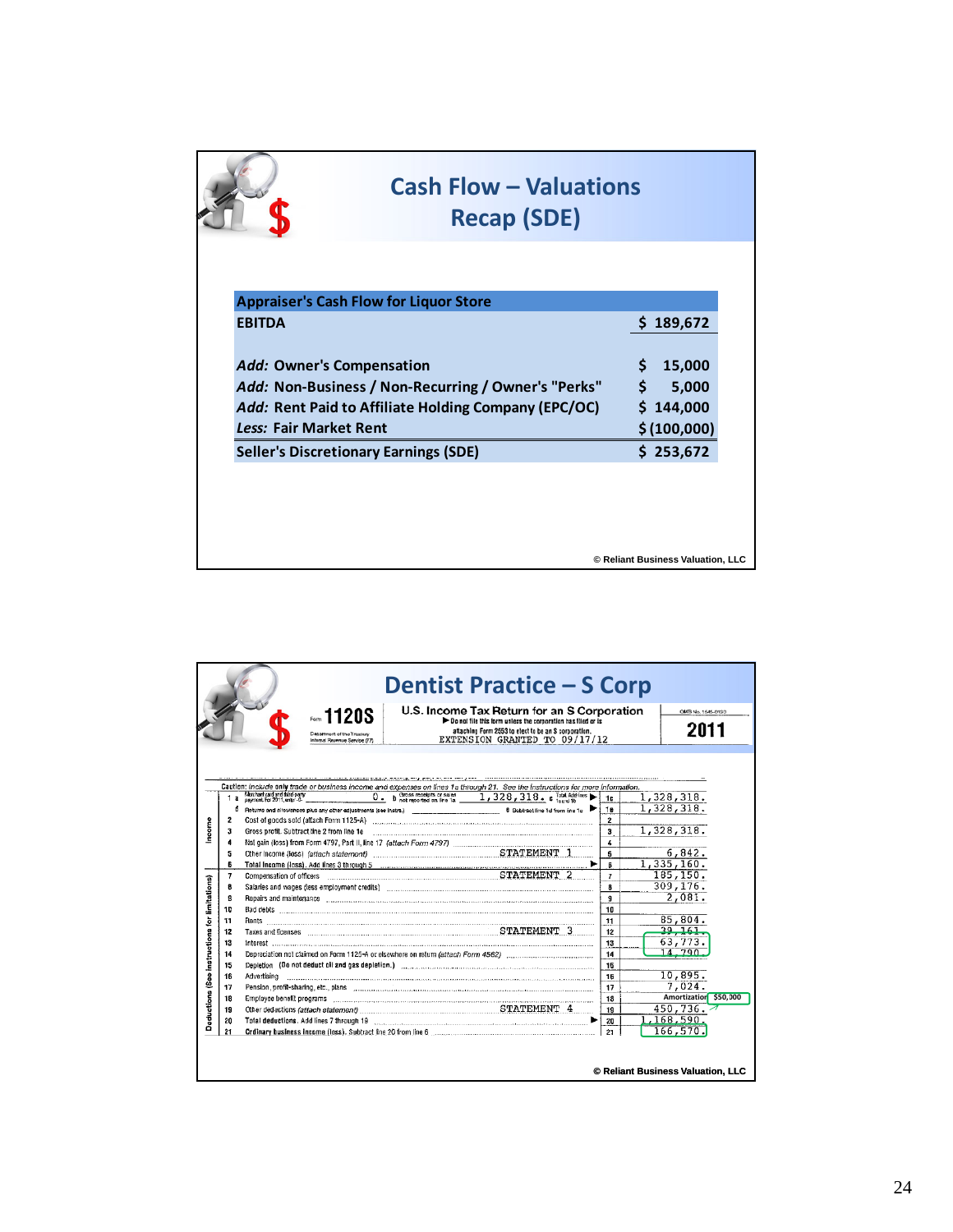|       |                                                                                                                                                                                                                                                                                                                                                                                    | <b>Dentist Practice – S Corp</b><br>U.S. Income Tax Return for an S Corporation       |                                                                     | OMB No. 1545-0120                                                                                   |
|-------|------------------------------------------------------------------------------------------------------------------------------------------------------------------------------------------------------------------------------------------------------------------------------------------------------------------------------------------------------------------------------------|---------------------------------------------------------------------------------------|---------------------------------------------------------------------|-----------------------------------------------------------------------------------------------------|
|       | $=1120S$                                                                                                                                                                                                                                                                                                                                                                           | Do not file this form unless the corporation has flied or is                          |                                                                     |                                                                                                     |
|       | Department of the Trussury<br>Internat Revenue Service (77)                                                                                                                                                                                                                                                                                                                        | attaching Form 2553 to elect to be an S corporation.<br>EXTENSION GRANTED TO 09/17/12 |                                                                     | 2011                                                                                                |
|       |                                                                                                                                                                                                                                                                                                                                                                                    |                                                                                       |                                                                     |                                                                                                     |
| ncome | Caution: include only trade or business income and expenses on lines 1a through 21. See the instructions for more information.<br>b Gross receipts or sales<br>Merchant card and third-party<br>sayment. For 2011, enter -0-<br>0.<br>1a<br>đ<br>Returns and allowances plus any other adjustments (see instra.)<br>2<br>Gross profit. Subtract line 2 from line 1e<br>з<br>4<br>5 | 1,328,318. Clandbines<br>8 Subtract line 1d from line 1c <b>D</b><br>►                | 1c<br>1e<br>2<br>3<br>4<br>5<br>ß<br>$\overline{ }$<br>8<br>g<br>10 | 1,328,318.<br>1,328,318.<br>1,328,318.<br>6,842.<br>1, 335, 160.<br>185, 150.<br>309.176.<br>2,081. |
|       | <b>EBITDA Calculation</b>                                                                                                                                                                                                                                                                                                                                                          |                                                                                       | 11                                                                  | 85,804.                                                                                             |
|       | Net income (loss) from financials                                                                                                                                                                                                                                                                                                                                                  | 166,570                                                                               | 12                                                                  | 29, 161                                                                                             |
|       | Add: Interest                                                                                                                                                                                                                                                                                                                                                                      | 63.773                                                                                | 13<br>14                                                            | 63,773.<br>14,790                                                                                   |
|       | Add: Taxes                                                                                                                                                                                                                                                                                                                                                                         |                                                                                       | 15                                                                  |                                                                                                     |
|       | Add: Depreciation                                                                                                                                                                                                                                                                                                                                                                  | 14,790                                                                                | 16                                                                  | 10,895.                                                                                             |
|       | Add: Amortization                                                                                                                                                                                                                                                                                                                                                                  | Ś<br>50,000                                                                           | 17<br>18                                                            | 7.024.<br>Amortization \$50,000                                                                     |
|       | <b>EBITDA</b> (unadjusted)                                                                                                                                                                                                                                                                                                                                                         | \$295,133                                                                             | 19                                                                  | 450,736.                                                                                            |
|       |                                                                                                                                                                                                                                                                                                                                                                                    |                                                                                       | 20<br>21                                                            | 1,168,590.<br>166,570.<br>© Reliant Business Valuation, LLC                                         |

|       |                             |                                                                                                                                                      |                   | 1120S<br>Department of the Trussury<br>Internal Revenue Sarvice (77)                                                                                                                                                                               | <b>Dentist Practice - S Corp</b><br>U.S. Income Tax Return for an S Corporation<br>Do not file this form unless the corporation has flied or is<br>attaching Form 2553 to elect to be an S corporation.<br>EXTENSION GRANTED TO 09/17/12 |                                                                                      | OMB No. 1545-0120<br>2011                                                                                                                             |
|-------|-----------------------------|------------------------------------------------------------------------------------------------------------------------------------------------------|-------------------|----------------------------------------------------------------------------------------------------------------------------------------------------------------------------------------------------------------------------------------------------|------------------------------------------------------------------------------------------------------------------------------------------------------------------------------------------------------------------------------------------|--------------------------------------------------------------------------------------|-------------------------------------------------------------------------------------------------------------------------------------------------------|
| ncome | 1a<br>đ<br>2<br>з<br>4<br>5 | Merchant card and the d-party<br>Cost of goods sold (attach Form 1125-A)<br>Gross profit. Subtract line 2 from line 1e<br><b>EBITDA</b> (unadjusted) |                   | Caution: include only trade or business income and expenses on lines 1a through 21. See the instructions for more information.<br>b Gross receipts or sales<br>$\overline{0}$ .<br>Returns and allowances plus any other adjustments (see instra.) | $1,328,318.$ C $_{\text{band to}}$<br>8 Subtract line 1d from line 1c<br>\$295,133                                                                                                                                                       | 1c<br>1e<br>$\mathbf{2}$<br>3<br>4<br>5<br>ß<br>$\overline{I}$<br>8<br>g<br>10<br>11 | 1,328,318.<br>1,328,318.<br>1,328,318.<br>6,842.<br>1, 335, 160.<br>185, 150.<br>309, 176.<br>2,081.<br>85,804.                                       |
|       |                             |                                                                                                                                                      | $+$<br>$+$<br>$=$ | <b>EBITDA</b><br>Owner's Compensation<br>Normalizing Adjustments*<br>Normalized SDE<br>*Normalizing Adjustments<br><b>Non-Recurring Expenses</b><br><b>Non-Business Expenses</b><br><b>Owner's Perks</b><br><b>Rent Adjustment</b>                 |                                                                                                                                                                                                                                          | 12<br>13<br>14<br>15<br>16<br>17<br>18<br>19<br>20<br>21                             | 39, 161<br>63,773.<br>14,790<br>10,895.<br>7,024.<br>Amortization \$50,000<br>450,736.<br>1,168,590.<br>166,570.<br>© Reliant Business Valuation, LLC |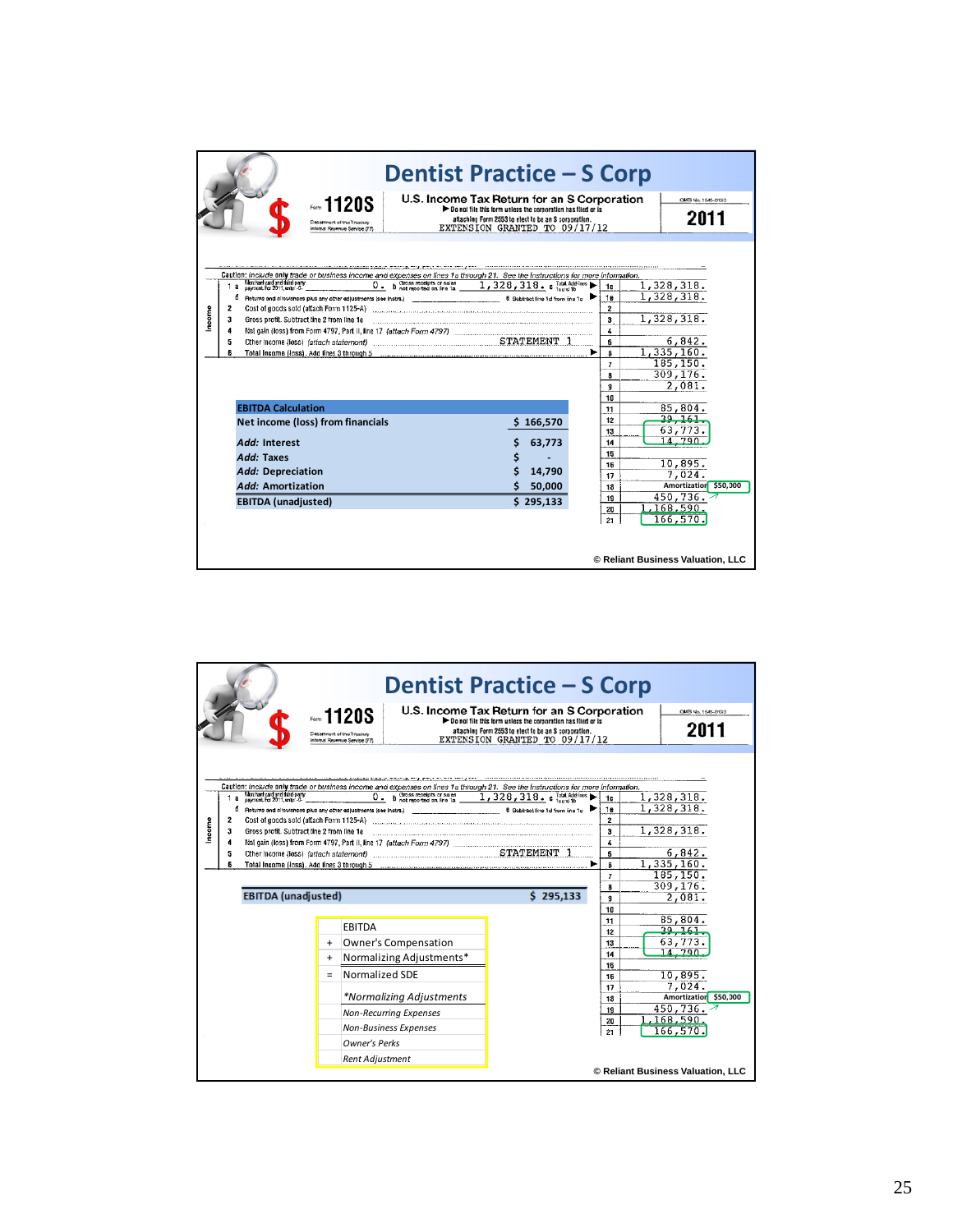|                                                         |                                                                                                                 | <b>Dentist Practice - S Corp</b><br>U.S. Income Tax Return for an S Corporation<br><i>տ</i> 112ՕՏ<br>Do not file this form unless the corporation has flied or is                                                                                                                                                                                                                                                                                                                                                                                                                                                                                                                                                                                                                                                                                                                                                                                                                                                                                                                                |                                                                                                                                  | OMB No. 1545-0120                                                                                                                                                                                                                                          |
|---------------------------------------------------------|-----------------------------------------------------------------------------------------------------------------|--------------------------------------------------------------------------------------------------------------------------------------------------------------------------------------------------------------------------------------------------------------------------------------------------------------------------------------------------------------------------------------------------------------------------------------------------------------------------------------------------------------------------------------------------------------------------------------------------------------------------------------------------------------------------------------------------------------------------------------------------------------------------------------------------------------------------------------------------------------------------------------------------------------------------------------------------------------------------------------------------------------------------------------------------------------------------------------------------|----------------------------------------------------------------------------------------------------------------------------------|------------------------------------------------------------------------------------------------------------------------------------------------------------------------------------------------------------------------------------------------------------|
|                                                         |                                                                                                                 | attaching Form 2553 to elect to be an S corporation.<br>Department of the Traceury<br>EXTENSION GRANTED TO 09/17/12<br>Internat Revenue Sarvice (77)                                                                                                                                                                                                                                                                                                                                                                                                                                                                                                                                                                                                                                                                                                                                                                                                                                                                                                                                             |                                                                                                                                  | 2011                                                                                                                                                                                                                                                       |
|                                                         |                                                                                                                 |                                                                                                                                                                                                                                                                                                                                                                                                                                                                                                                                                                                                                                                                                                                                                                                                                                                                                                                                                                                                                                                                                                  |                                                                                                                                  |                                                                                                                                                                                                                                                            |
| Income<br>Deductions (See instructions for limitations) | 2<br>з<br>4<br>Б<br>$\overline{7}$<br>8<br>10<br>11<br>12<br>13<br>14<br>15<br>16<br>17<br>18<br>19<br>20<br>21 | Caution: include only trade or business income and expenses on lines 1a through 21. See the instructions for more information.<br>Merchant card and that party<br>payment. For 2011, enter-0-<br><b>b</b> Gross receipts or sales $1, 328, 318$ . c Total Additives<br>0.<br>8 Subtract line 1d from line 1c<br>Returns and allowances plus any other adjustments (see instra.) ___________________________________<br>Cost of goods sold (attach Form 1125-A) [11] [2010] [2010] [2010] [2010] [2010] [2010] [2010] [2010] [2010] [2010] [2010] [2010] [2010] [2010] [2010] [2010] [2010] [2010] [2010] [2010] [2010] [2010] [2010] [2010] [2010] [2<br>Compensation of officers (EU) compensation of officers (EU) compensation of officers<br>Repairs and maintenance communications are constructed and an area of the construction of the construction of<br>Pension, profit-sharing, etc., plans (11) processes (2001) and the content of the content of the content of the content of the content of the content of the content of the content of the content of the content of the conte | 1c<br>1e<br>2<br>3<br>4<br>5<br>ß<br>$\overline{I}$<br>8<br>g.<br>10<br>11<br>12<br>13<br>14<br>15<br>16<br>17<br>18<br>19<br>20 | 1,328,318.<br>1,328,318.<br>1,328,318.<br>6.842<br>335.160<br>185.150<br>309, 176.<br>2,081.<br>Spouse's Salary - \$25,000<br>85,804.<br>39,161.<br>63,773.<br>14.790.<br>10,895.<br>7,024.<br>Amortization \$50,000<br>450.736.<br>1,168,590.<br>166,570. |
|                                                         |                                                                                                                 |                                                                                                                                                                                                                                                                                                                                                                                                                                                                                                                                                                                                                                                                                                                                                                                                                                                                                                                                                                                                                                                                                                  |                                                                                                                                  | © Reliant Business Valuation, LLC                                                                                                                                                                                                                          |

| <b>Dentist Practice – S Corp</b>                                                                                                                                                                                                                                        |                                           |
|-------------------------------------------------------------------------------------------------------------------------------------------------------------------------------------------------------------------------------------------------------------------------|-------------------------------------------|
| U.S. Income Tax Return for an S Corporation<br>$-1120S$<br>Do not file this form unless the corporation has flied or is                                                                                                                                                 | OMB No. 1545-0120                         |
| attaching Form 2553 to elect to be an \$ corporation.<br>Department of the Trussury                                                                                                                                                                                     | 2011                                      |
| EXTENSION GRANTED TO 09/17/12<br>Internat Revenue Service (77)                                                                                                                                                                                                          |                                           |
| Caution: include only trade or business income and expenses on lines 1a through 21. See the Instructions for more information.<br>Merchant card and third-party<br>sayment. For 2011, enter-0-<br>b Gross receipts or sales<br>1,328,318. c Total Additions<br>0.<br>1a | 1,328,318.<br>1c<br>1,328,318.            |
| Returns and allowances plus any other adjustments (see instra.)<br>8 Subtract line 1d from line 1c.<br>đ<br>2<br>Cost of goods sold (attach Form 1125-A)                                                                                                                | 1e<br>2                                   |
| ncome<br>Gross profit. Subtract line 2 from line 1e<br>з                                                                                                                                                                                                                | 1,328,318.<br>3                           |
| 4                                                                                                                                                                                                                                                                       | 4<br>6.842.                               |
| 5                                                                                                                                                                                                                                                                       | 5<br>335.160<br>R                         |
|                                                                                                                                                                                                                                                                         | 185, 150<br>$\overline{ }$                |
|                                                                                                                                                                                                                                                                         | 309, 176.<br>8                            |
| <b>Appraiser's Cash Flow for Liquor Store</b>                                                                                                                                                                                                                           | 2,081.<br>ğ<br>Spouse's Salary - \$25,000 |
| <b>EBITDA</b>                                                                                                                                                                                                                                                           | 10<br>85,804.<br>11                       |
| \$295,133                                                                                                                                                                                                                                                               | 39,161.<br>12                             |
|                                                                                                                                                                                                                                                                         | 63,773.<br>13                             |
| Add: Owner's Compensation<br>\$185,150                                                                                                                                                                                                                                  | 14.790.<br>14                             |
| Add: Non-Business / Owner's "Perks"<br>7,024                                                                                                                                                                                                                            | 15<br>10,895.<br>16                       |
| Less: Non-Recurring Gain on Sale (Equipment)<br>(6, 842)                                                                                                                                                                                                                | 7,024.<br>17                              |
| Add: Non-working Spouse's Salary (W2 proof)<br>25,000                                                                                                                                                                                                                   | Amortization \$50,000<br>18               |
| <b>Seller's Discretionary Earnings (SDE)</b><br>\$505.465                                                                                                                                                                                                               | 450.736. $\overline{7}$<br>19             |
|                                                                                                                                                                                                                                                                         | 1,168,590.<br>20<br>166,570.<br>21        |
| <b>SDE</b><br><b>Sales</b><br>Margin                                                                                                                                                                                                                                    |                                           |
| \$505,465<br>38.1%<br>\$1,328,318<br>$=$                                                                                                                                                                                                                                |                                           |
|                                                                                                                                                                                                                                                                         | © Reliant Business Valuation, LLC         |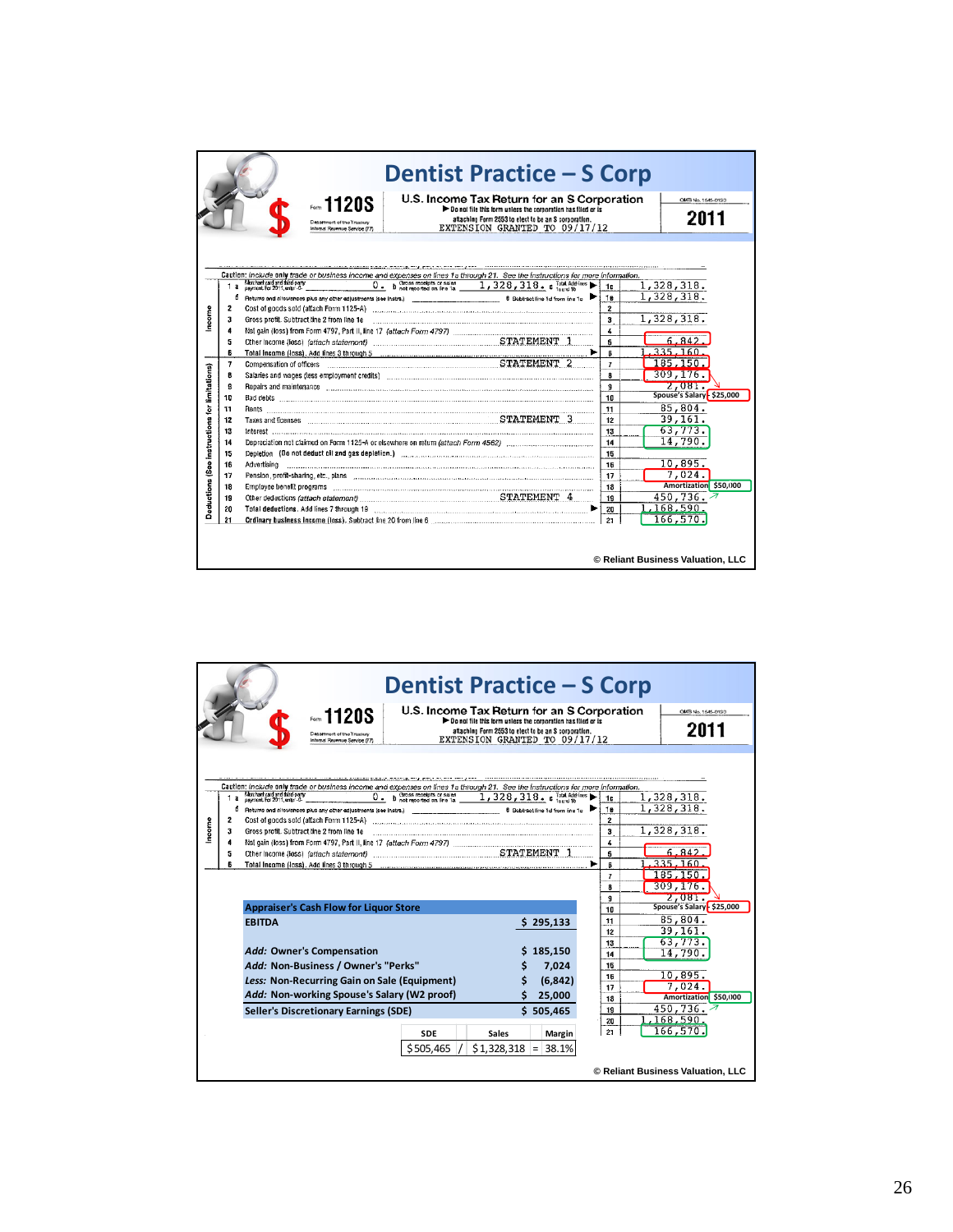|                                  |          |           |  | for the Dentist Practice? |  |
|----------------------------------|----------|-----------|--|---------------------------|--|
| Normalized SDE (rounded)         |          | 500,000   |  |                           |  |
| Chosen Price / Earnings Multiple | <b>x</b> | 1.0       |  | 1 year return             |  |
| Estimated Value (rule of thumb)  |          | 500,000   |  | 100% ROI                  |  |
| Normalized SDE (rounded)         |          | 500,000   |  |                           |  |
| Chosen Price / Earnings Multiple | x        | 2.0       |  | 2 year return             |  |
| Estimated Value (rule of thumb)  |          | 1,000,000 |  | 50% ROI                   |  |
| Normalized SDE (rounded)         |          | 500,000   |  |                           |  |
| Chosen Price / Earnings Multiple | <b>x</b> | 3.0       |  | 3 year return             |  |
| Estimated Value (rule of thumb)  |          | 1,500,000 |  | 33% ROI                   |  |

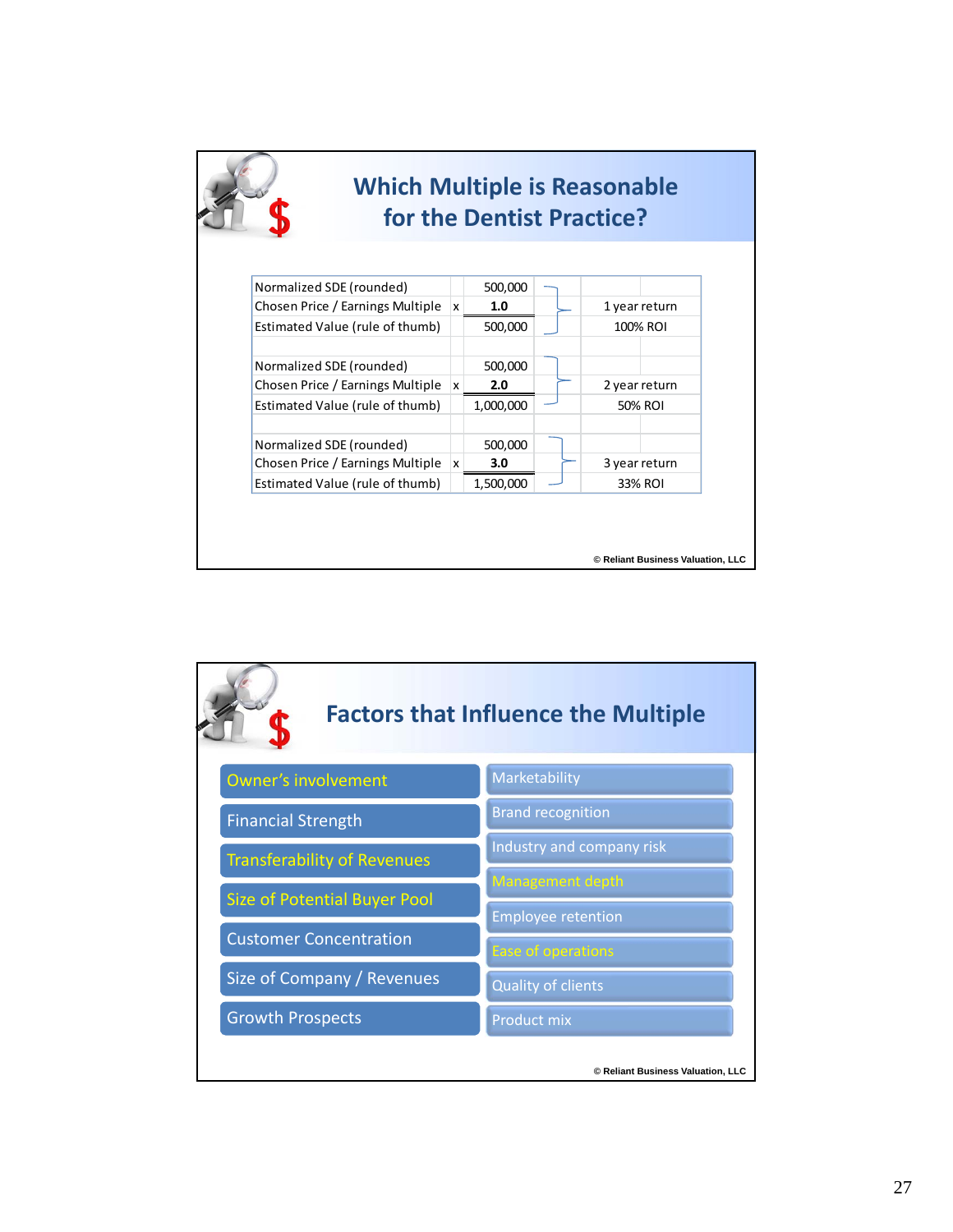|  | <b>Which Multiple is Reasonable</b><br>for the Dentist Practice? |              |           |  |                                   |
|--|------------------------------------------------------------------|--------------|-----------|--|-----------------------------------|
|  | Normalized SDE (rounded)                                         |              | 500,000   |  |                                   |
|  | Chosen Price / Earnings Multiple                                 | Ιx.          | 1.0       |  | 1 year return                     |
|  | Estimated Value (rule of thumb)                                  |              | 500,000   |  | 100% ROI                          |
|  | Normalized SDE (rounded)                                         |              | 500,000   |  |                                   |
|  | Chosen Price / Earnings Multiple                                 | $\mathbf{x}$ | 2.0       |  | 2 year return                     |
|  | Estimated Value (rule of thumb)                                  |              | 1,000,000 |  | 50% ROI                           |
|  | Normalized SDE (rounded)                                         |              | 500,000   |  |                                   |
|  | Chosen Price / Earnings Multiple                                 | x            | 3.0       |  | 3 year return                     |
|  | Estimated Value (rule of thumb)                                  |              | 1,500,000 |  | 33% ROI                           |
|  |                                                                  |              |           |  | © Reliant Business Valuation, LLC |

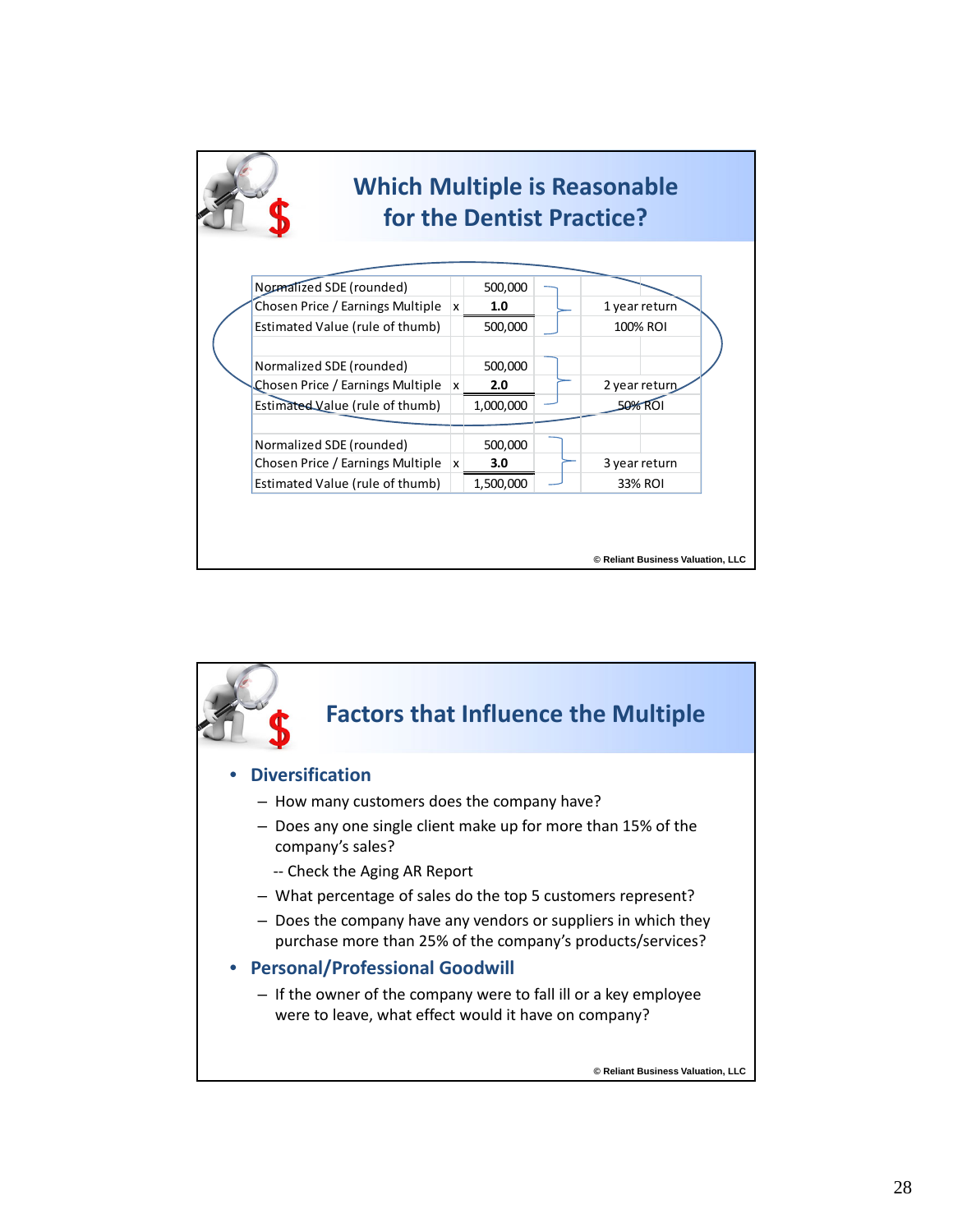

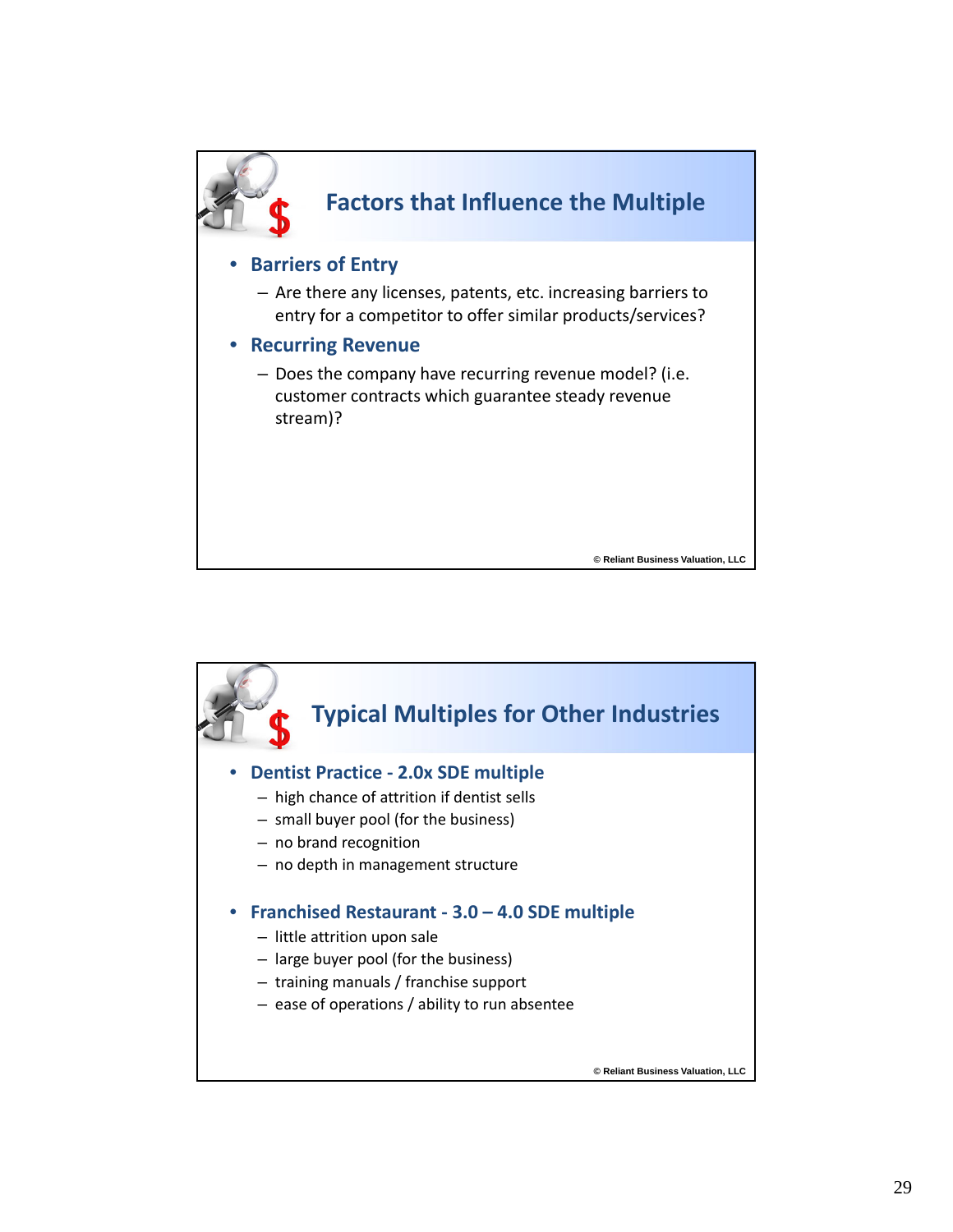

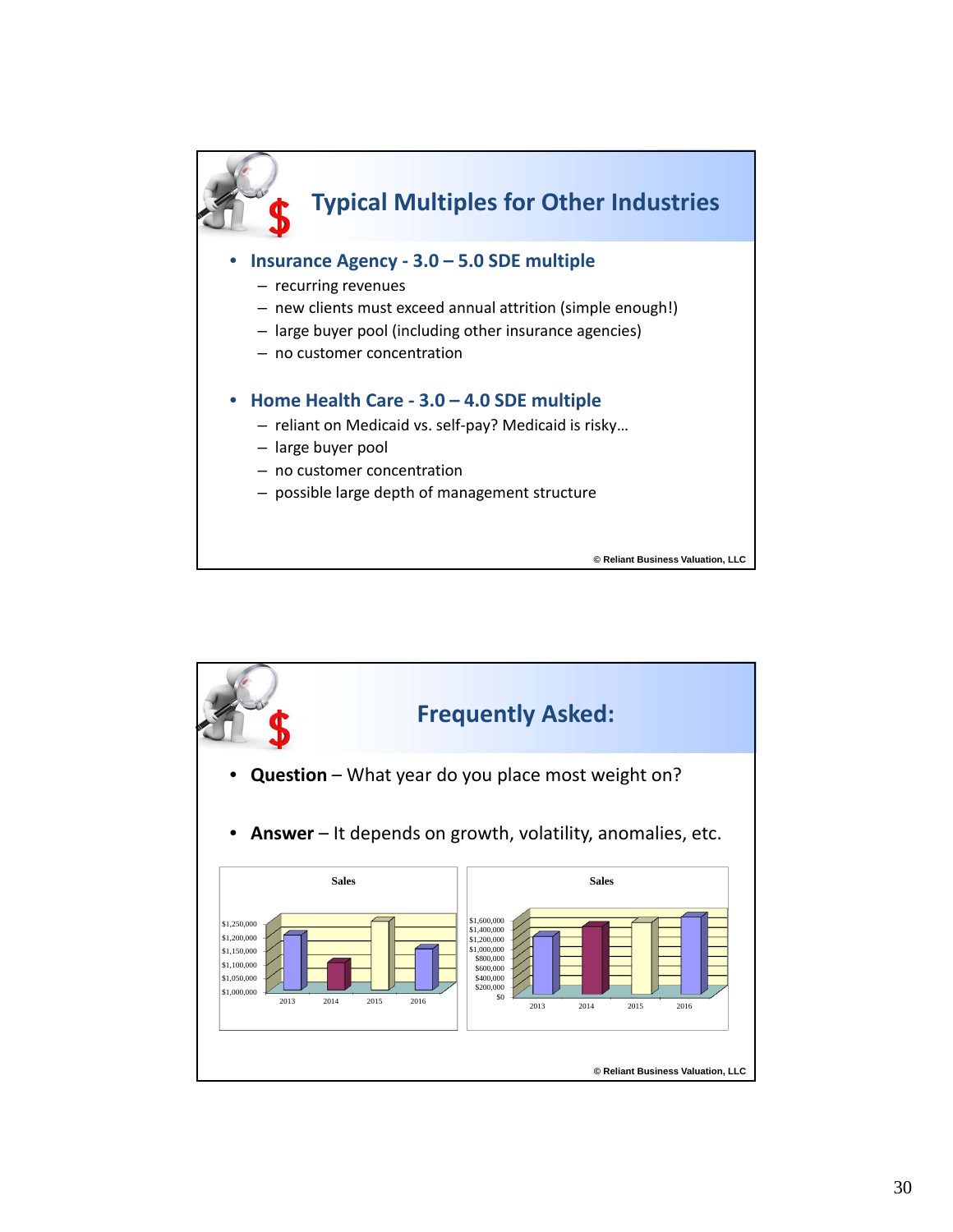